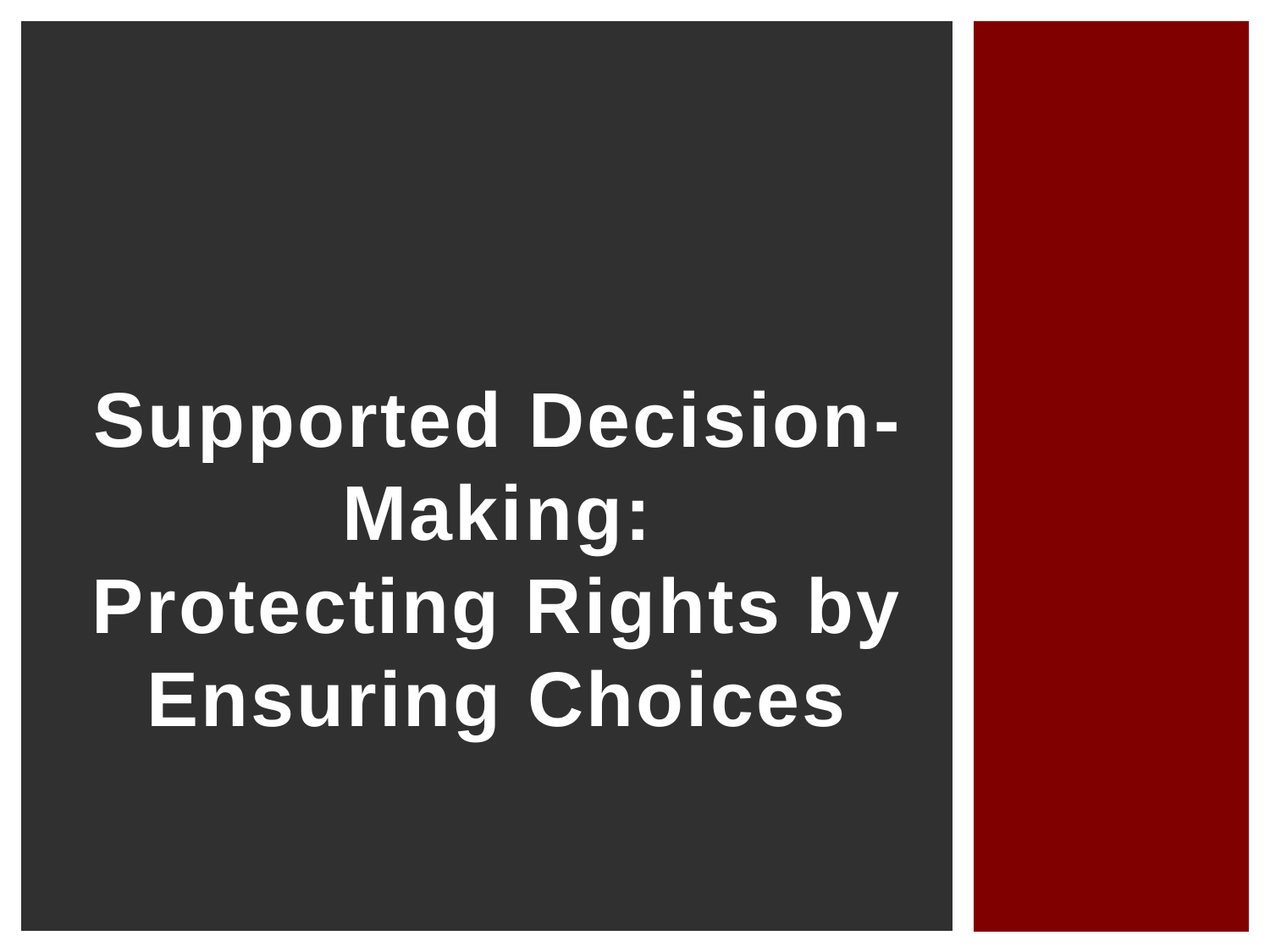#### **FIRST PRINCIPLE**

How Many Guilty People should be Exonerated before one Innocent Person is Convicted?

- Blackstone, 1893

# WHY?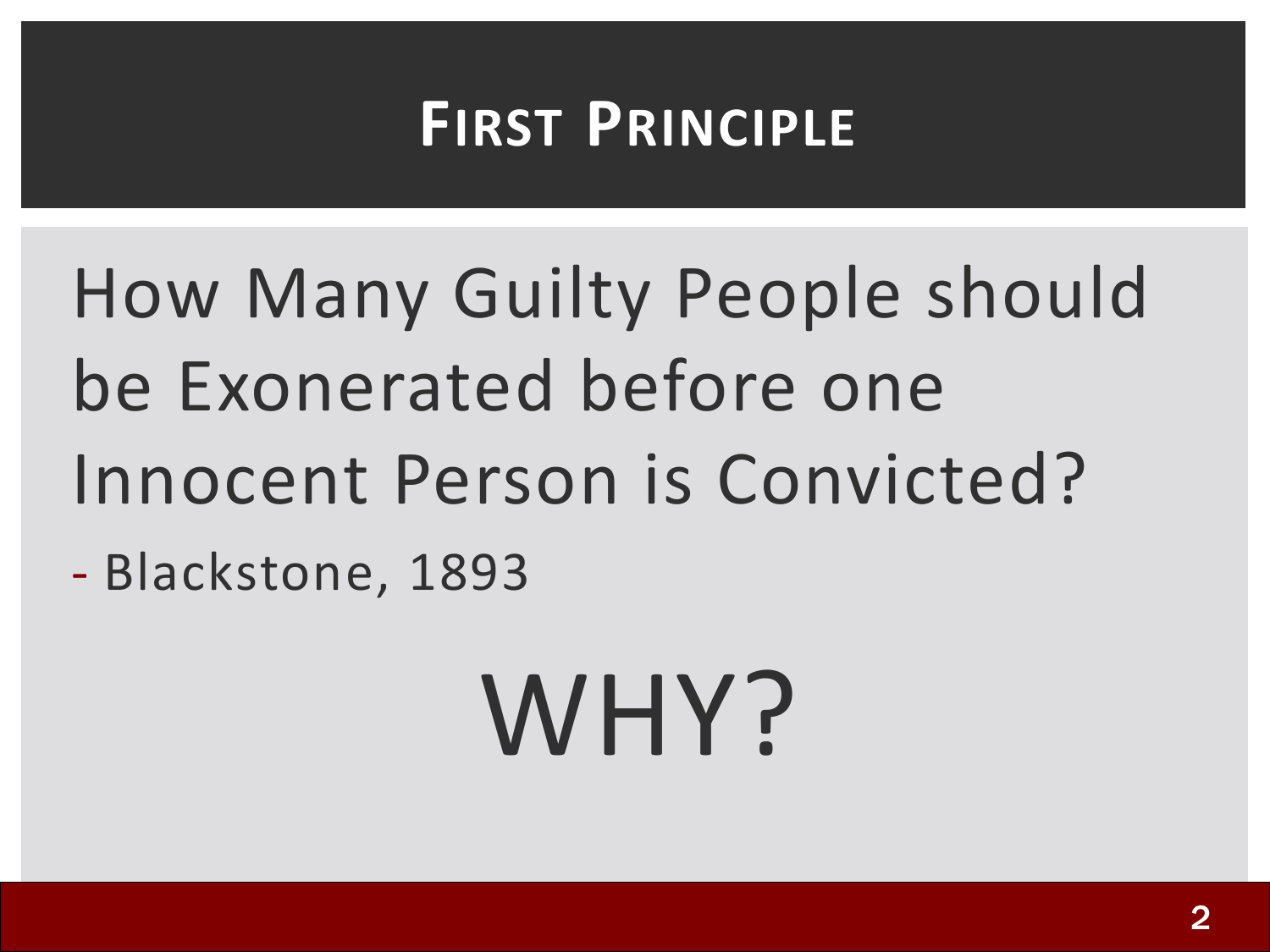### **WHAT DO YOU DO**

When a defendant or client:

Speaks Spanish?

- Is Deaf and uses sign language
- Is a wheelchair user?

# WHY?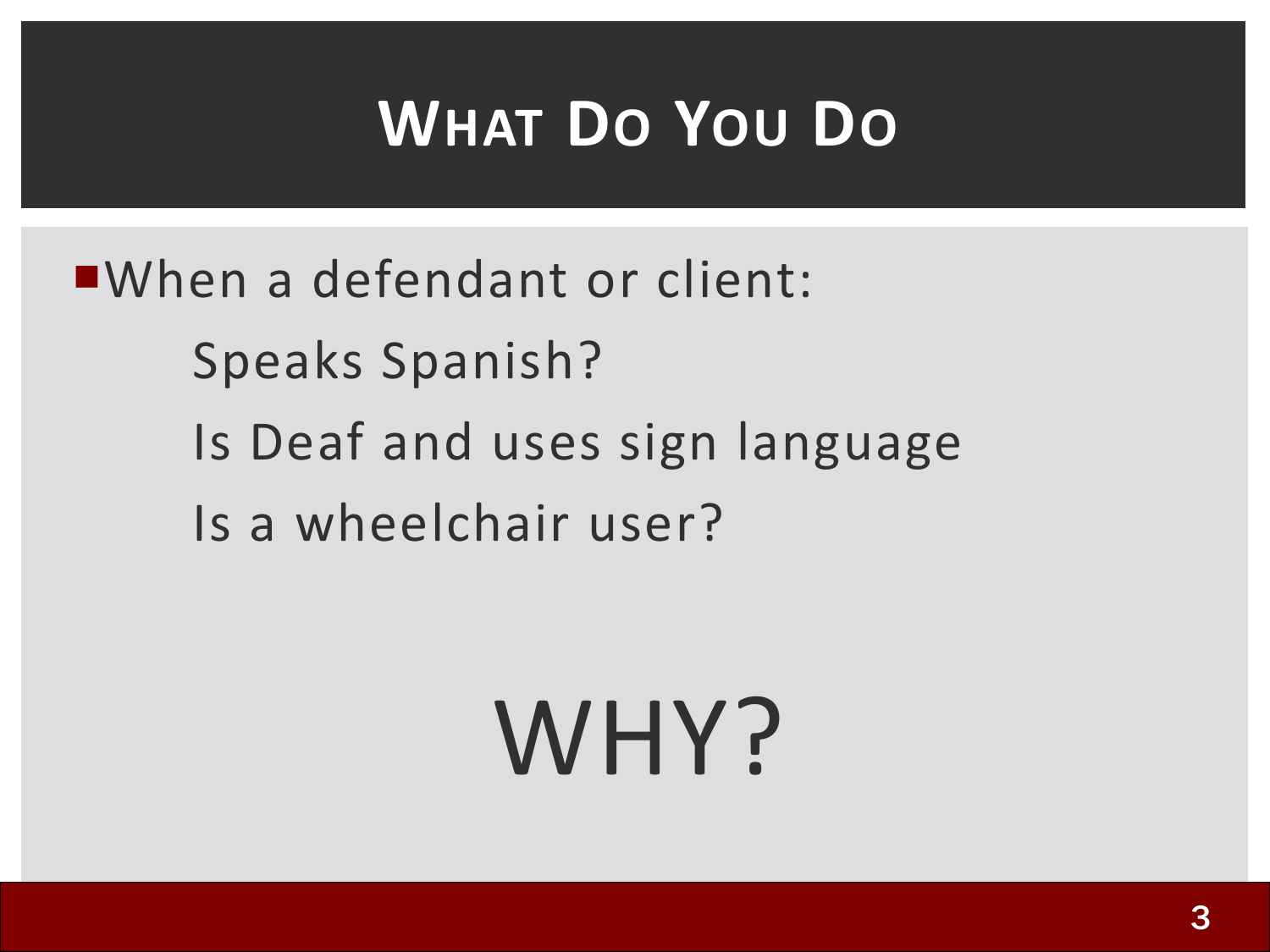# **RIGHTS ARE PRECIOUS: THE FOURTEENTH AMENDMENT**

No State shall make or enforce any law which shall abridge the privileges or immunities of citizens of the United States; **nor shall any State deprive any person of life, liberty, or property, without due process of law; nor deny to any person within its jurisdiction the equal protection of the laws.**

**-** U.S. Const. amend. XIV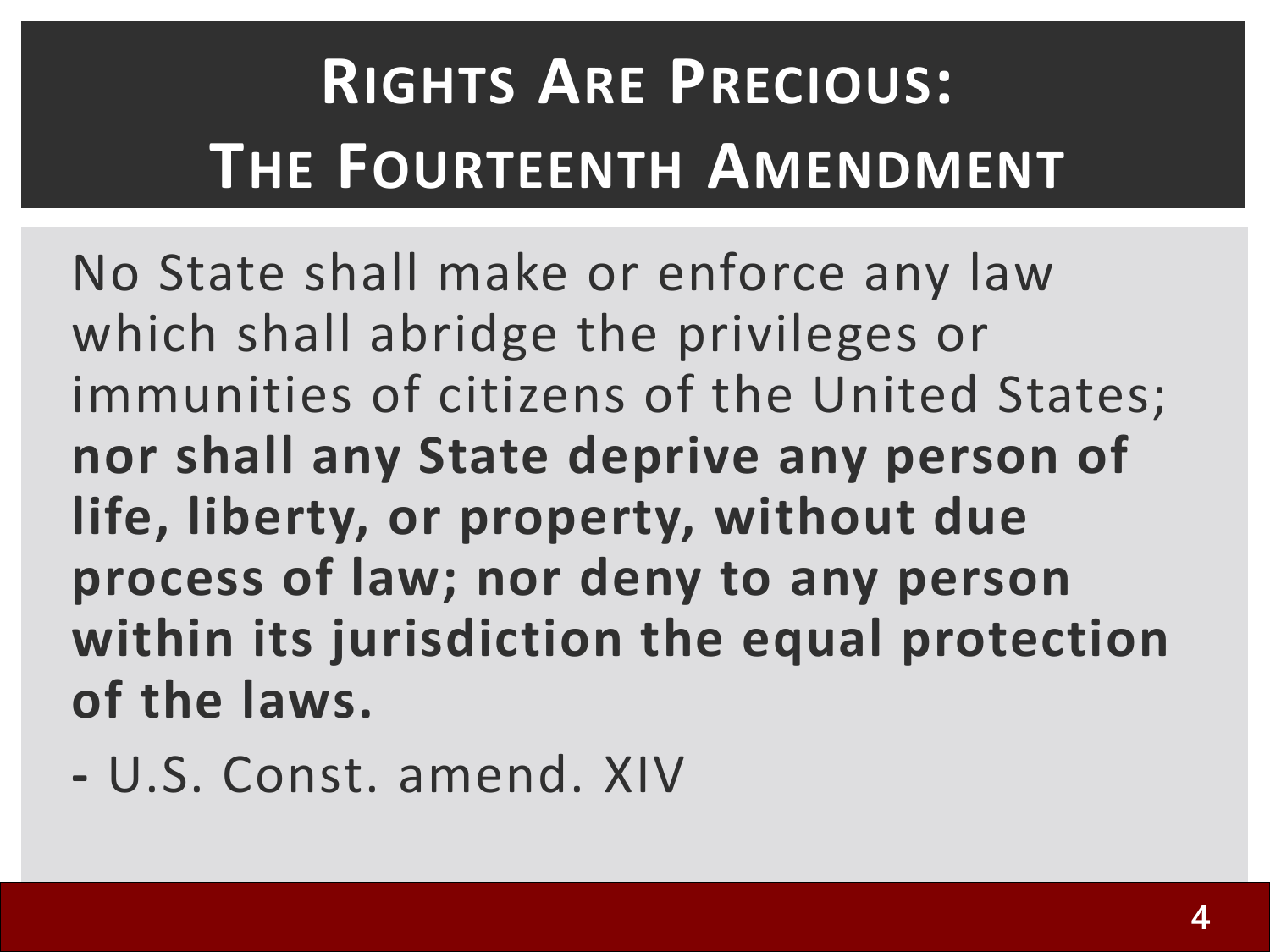#### **RIGHTS ARE PRECIOUS: THE AMERICANS WITH DISABILITIES ACT**

People with disabilities have the "right to fully participate in all aspects of society" - 42 U.S.C. 12101

No "qualified individual with a disability shall . . . be excluded from or be denied the benefits of the services, programs, or activities of a public entity or be subjected to discrimination by such entity" - 42 USC 12132

A public entity shall make reasonable modifications in policies, practices, or procedures when the modifications are necessary to avoid discrimination on the basis of disability  $-28$  CFR 35.130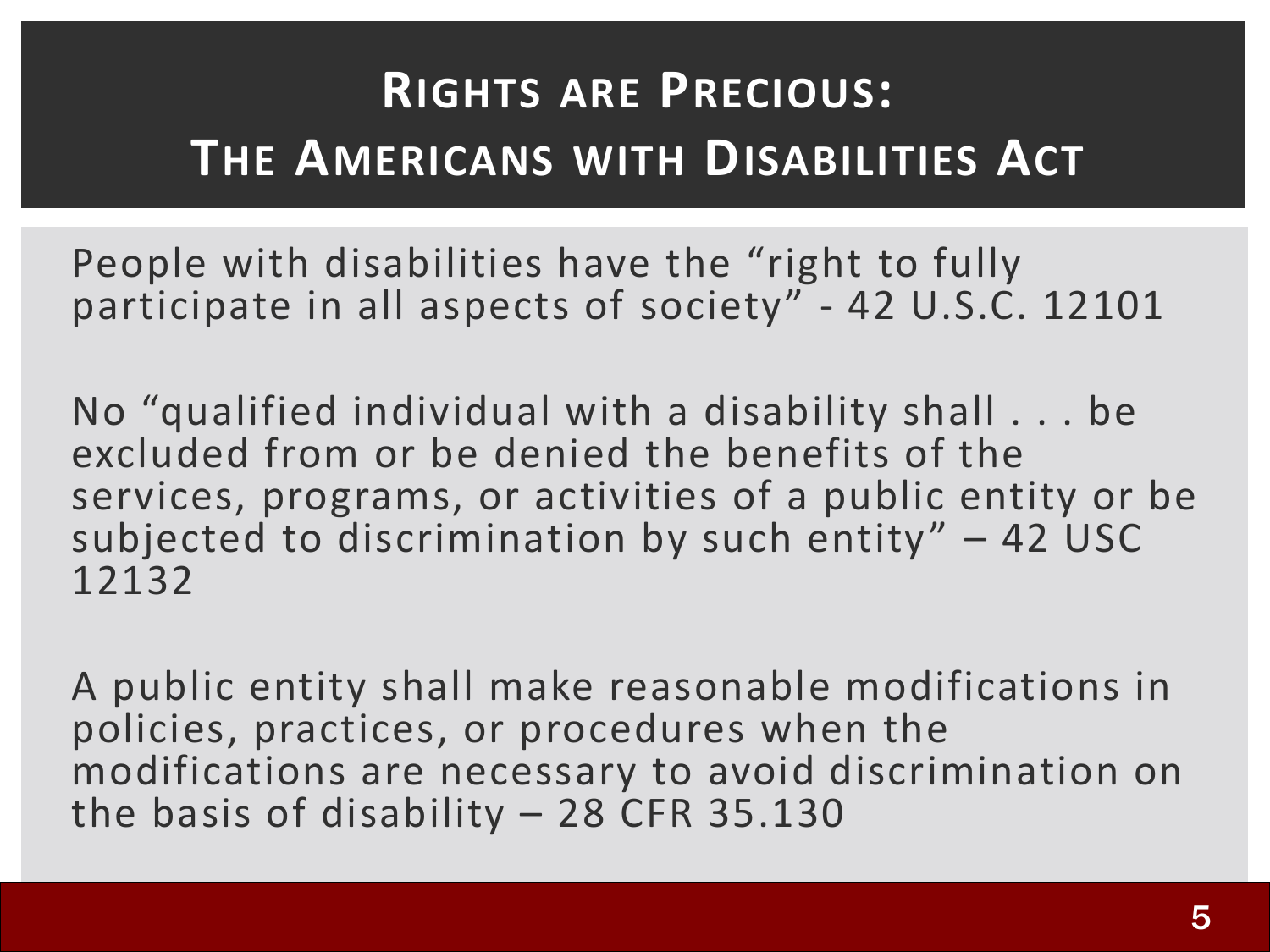#### **THINK ABOUT YOUR LIFE**

# What's Your Favorite Right?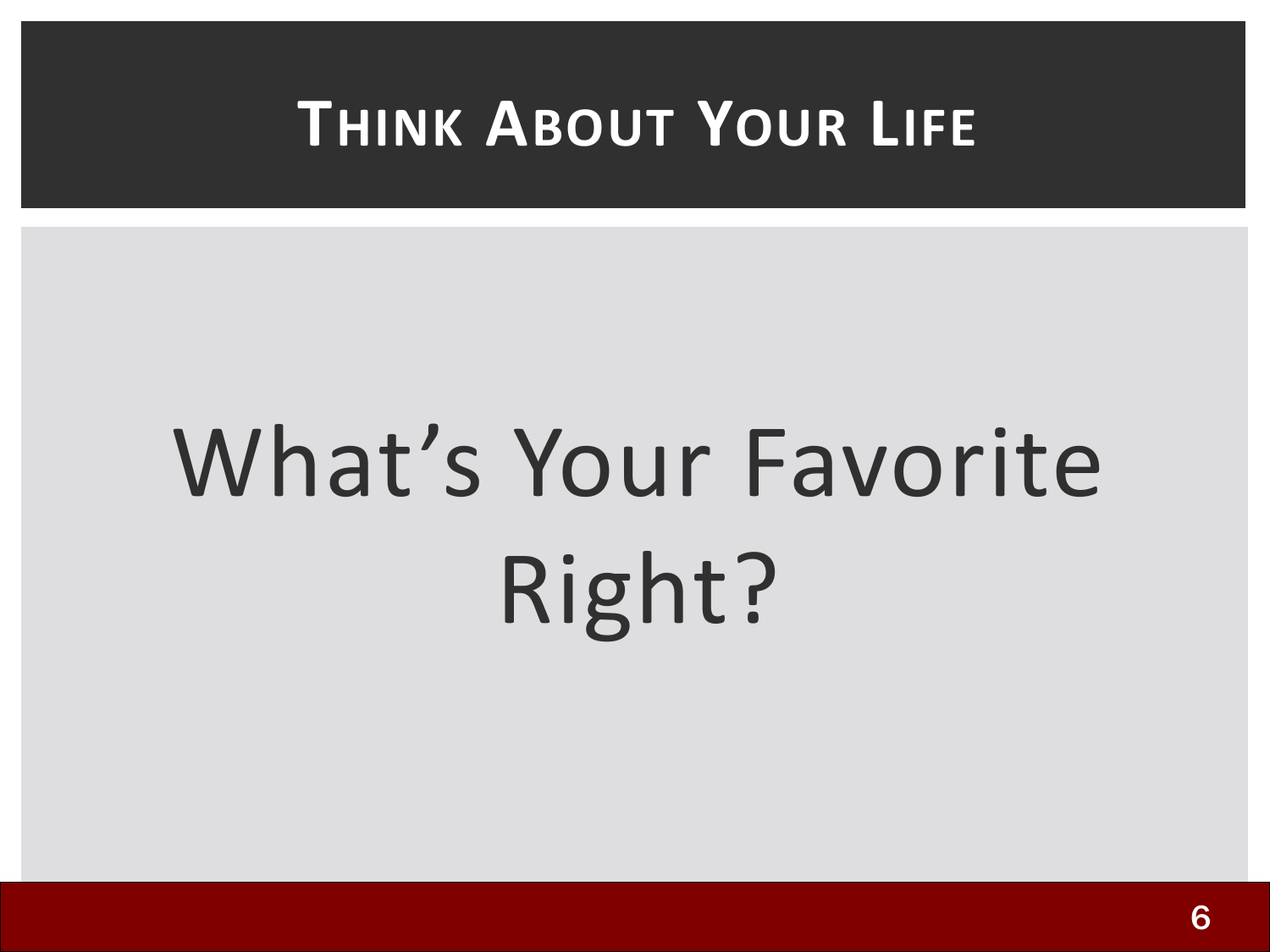#### **RIGHTS=CHOICE**

"I am my choices. I cannot not choose. If I do not choose, that is still a choice. If faced with inevitable circumstances, we still choose *how we are* in those circumstances."

- Jean Paul Sartre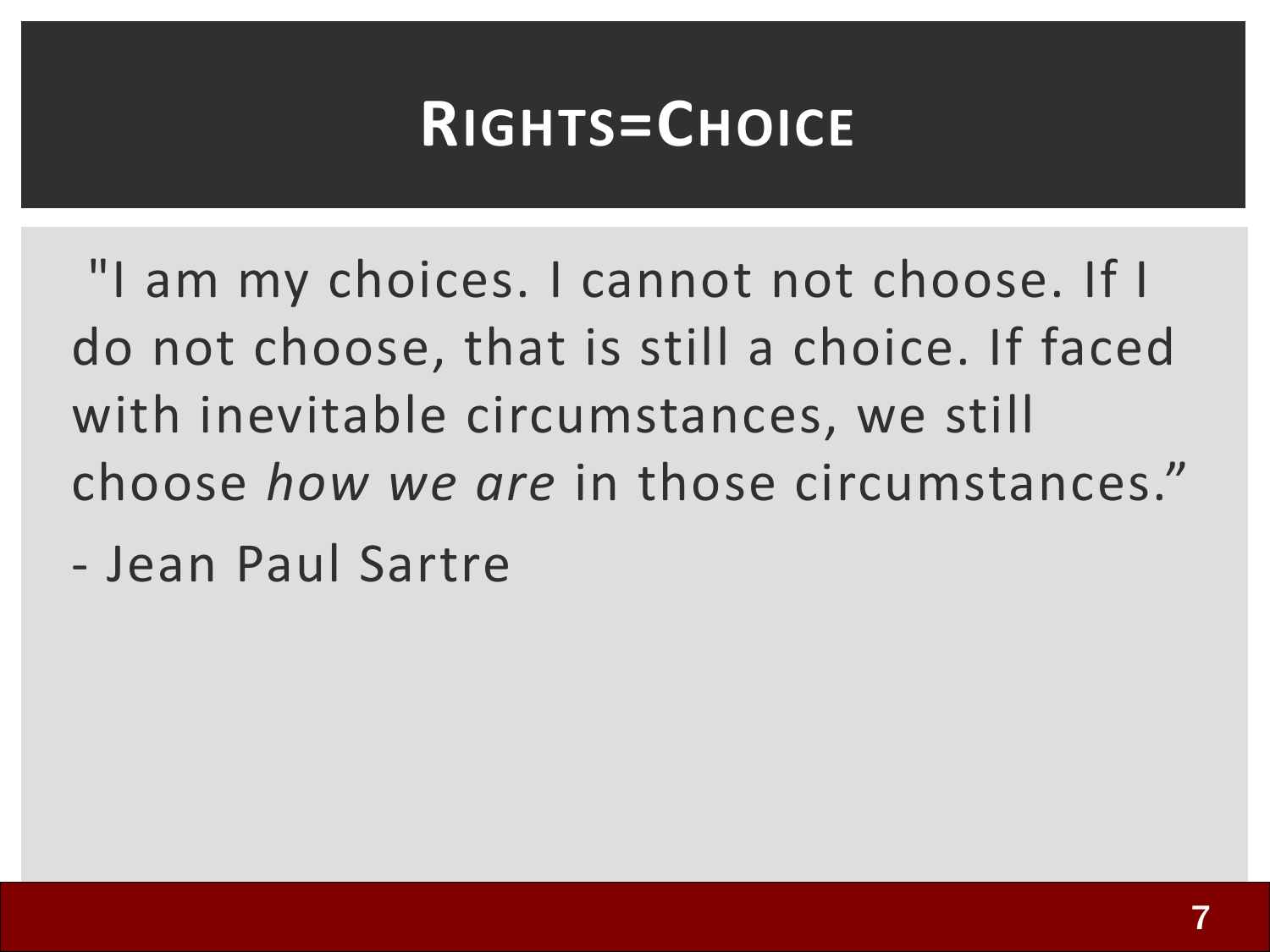#### **CHOICE IN THE JUSTICE SYSTEM**

- Whether to invoke Miranda right to remain silent
- ■Whether to testify
- ■Whether to accept a plea
- ■Whether to accept conditions of parole
- Whether to take part in programs or services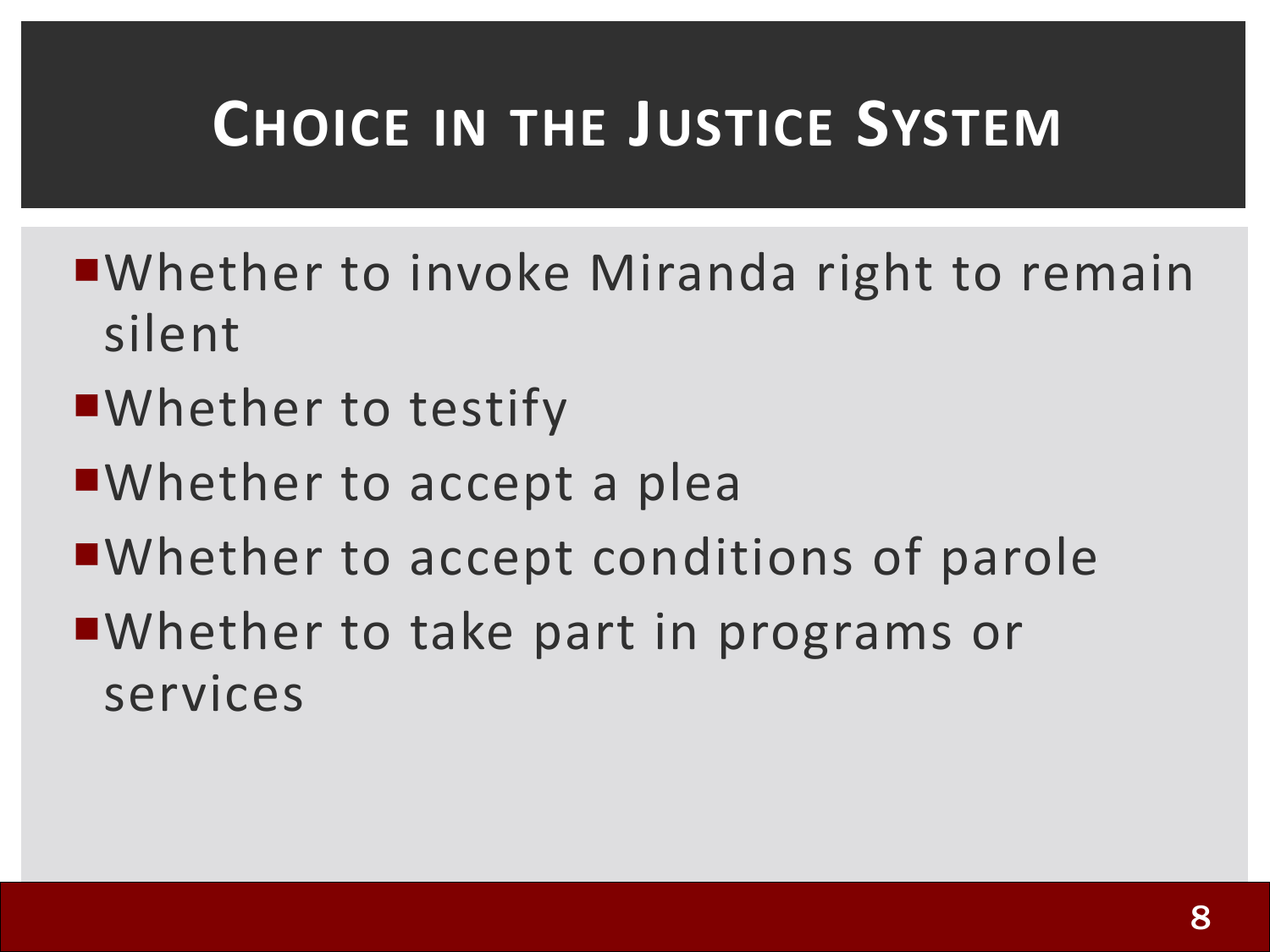#### **CHOICE REQUIRES UNDERSTANDING**

A waiver of an important constitutional or statutory right must be knowing and voluntary to be valid. - *Boykin v. Alabama*, 395 U.S. 238, 243 (1969)

How can you ensure:

A "Knowing" Waiver A "Voluntary" Plea? An "Informed" Choice?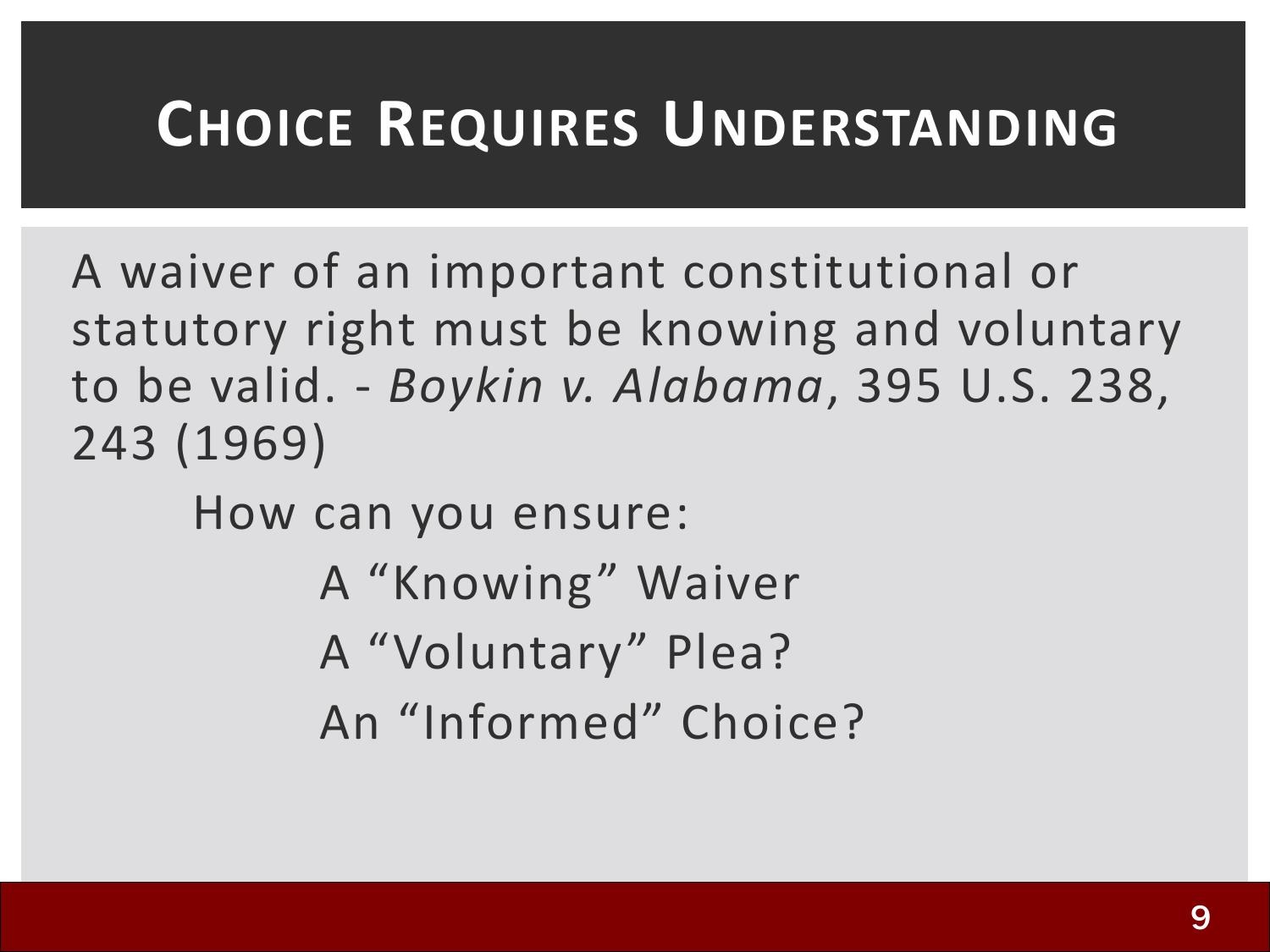## **CHOICE IN THE CIVIL AND PROBATIONARY SYSTEM**

Guardianship or other substituted decision-making processes as a condition of release or to ensure compliance with plans

"Plenary" or "Full" Guardianship

- Gives the Guardian power to make ALL decisions for the person.
- Used in the **vast** majority of cases
- Teaster, Wood, Lawrence, & Schmidt, 2007.
- "As long as the law permits plenary guardianship, **courts will prefer to use it**."
- Frolik, 1998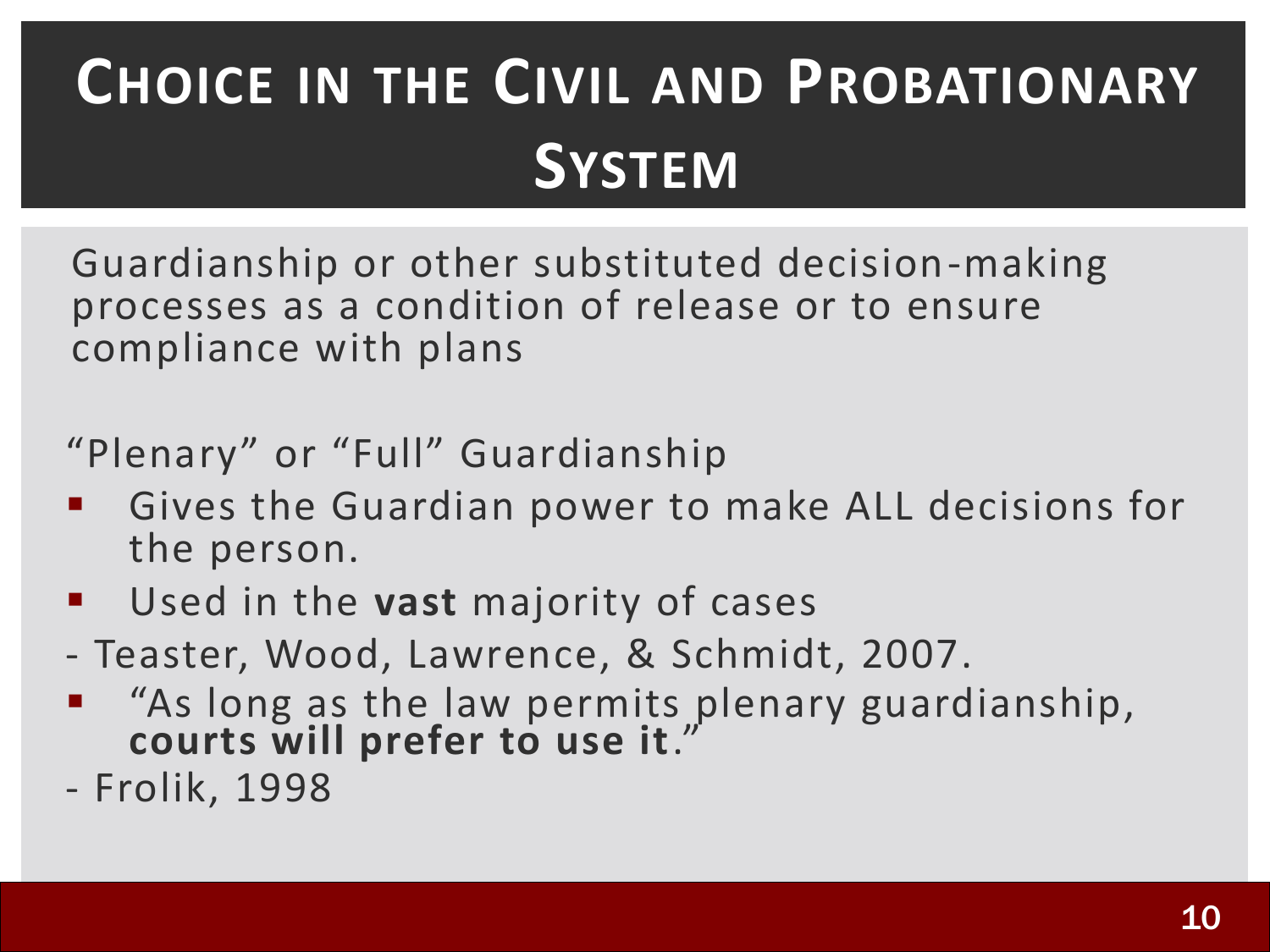### **AS A RESULT**

Guardians have "substantial and often complete authority over the lives of vulnerable [people]." 4 NAELA J. 1, 7 (2008).

This includes power to make the most basic health, personal, and financial decisions. AARP, *Guardianship Monitoring: A National Survey of Court Practices* 1-2 (2006).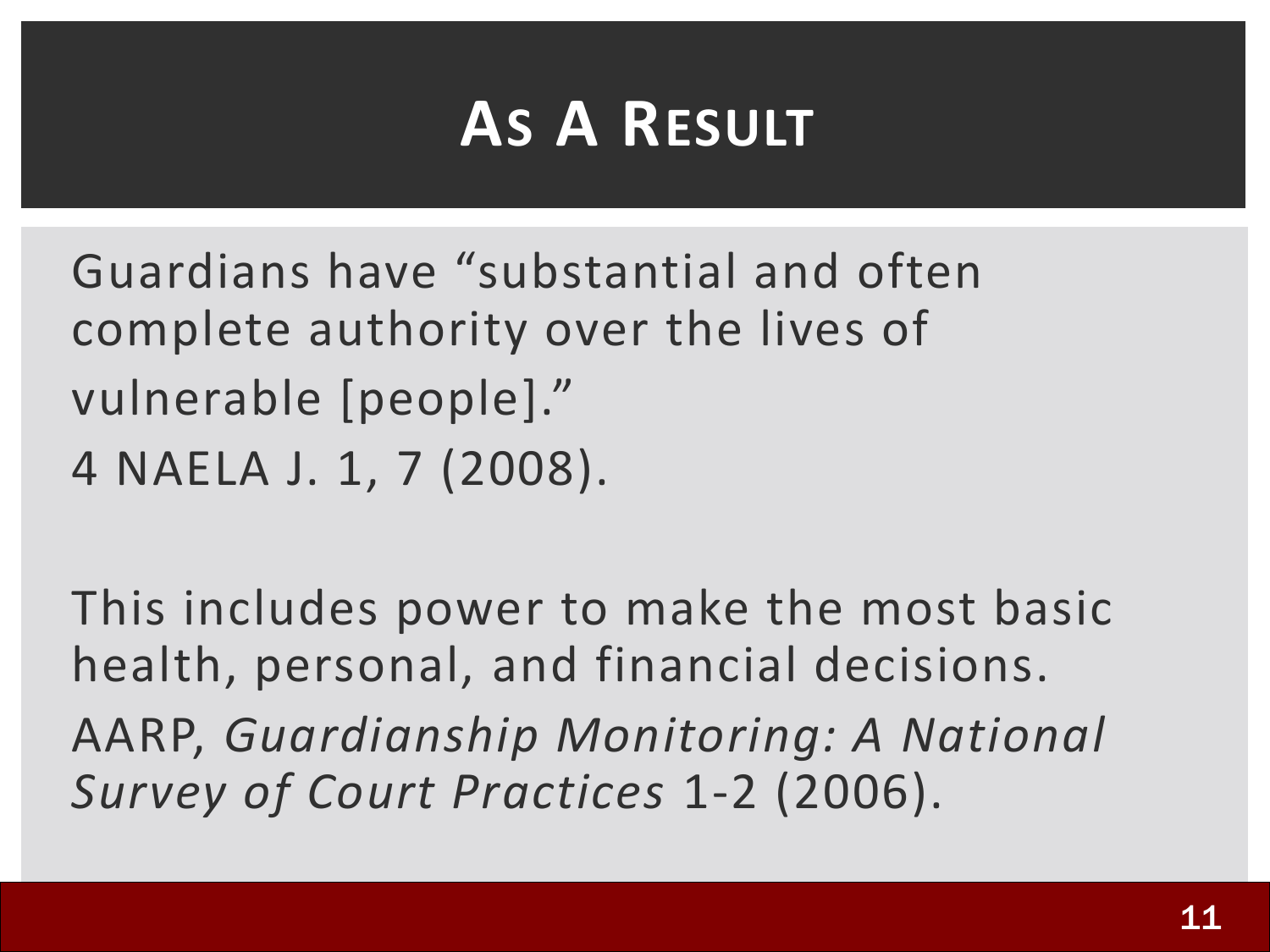# **CRIMINAL OR CIVIL: THE SAME RIGHTS ARE AT STAKE**

"**The typical ward has fewer rights than the typical convicted felon** . . . . By appointing a guardian, the court entrusts to someone else the power to choose where they will live, **what medical treatment they will get and, in rare cases, when they will die.** It is, in one short sentence, the most punitive civil penalty that can be levied against an American citizen."

- House Select Committee on Aging, H.R. Rpt. 100-641 (opening statement of Chairman Claude Pepper)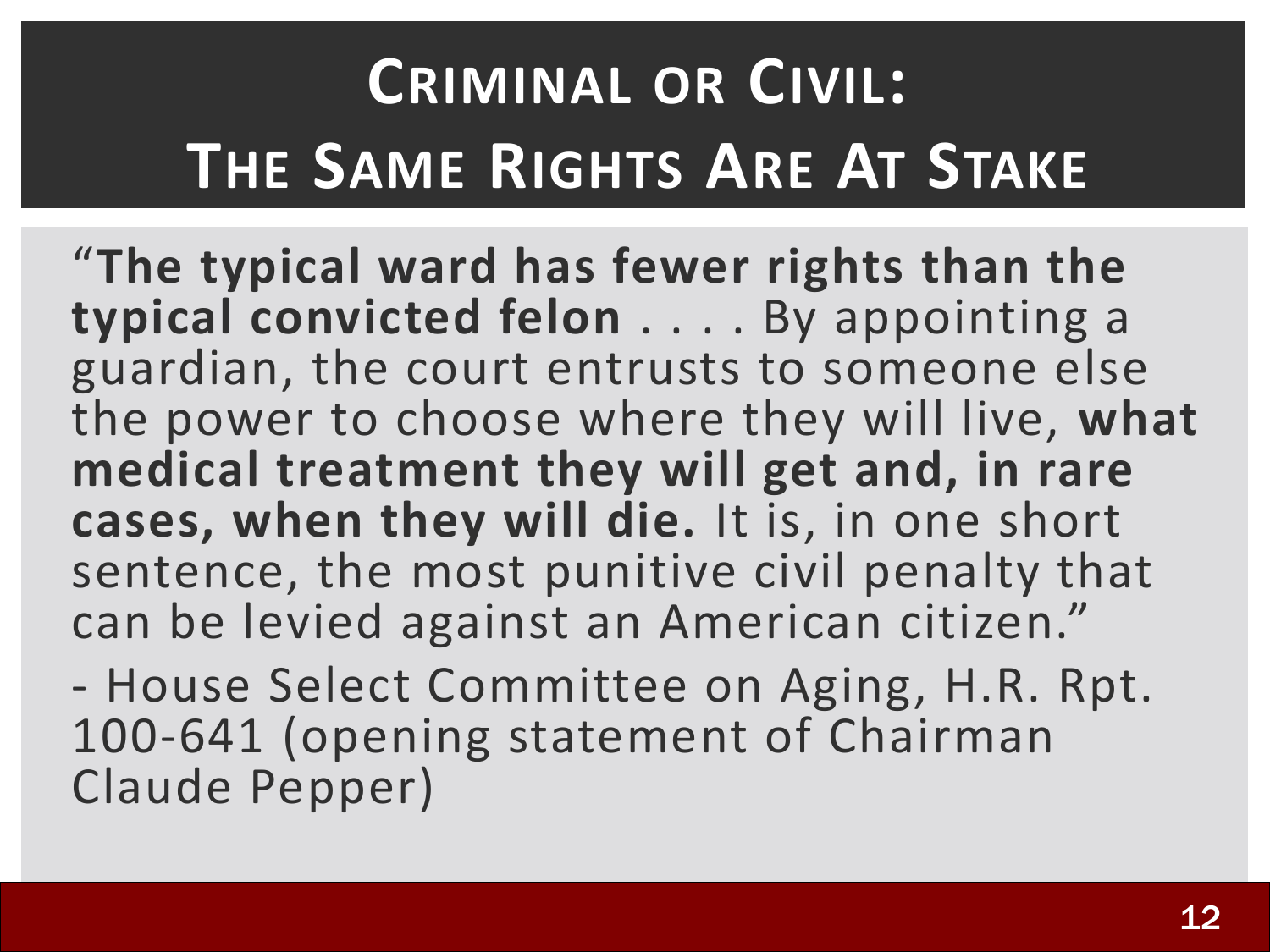# **RIGHTS=CHOICE CHOICE=SELF-DETERMINATION**

#### **·Life control**

- **People's ability and opportunity to be** "causal agents . . . actors in their lives instead of being acted upon"
- Wehmeyer, Palmer, Agran, Mithaug, & Martin, 2000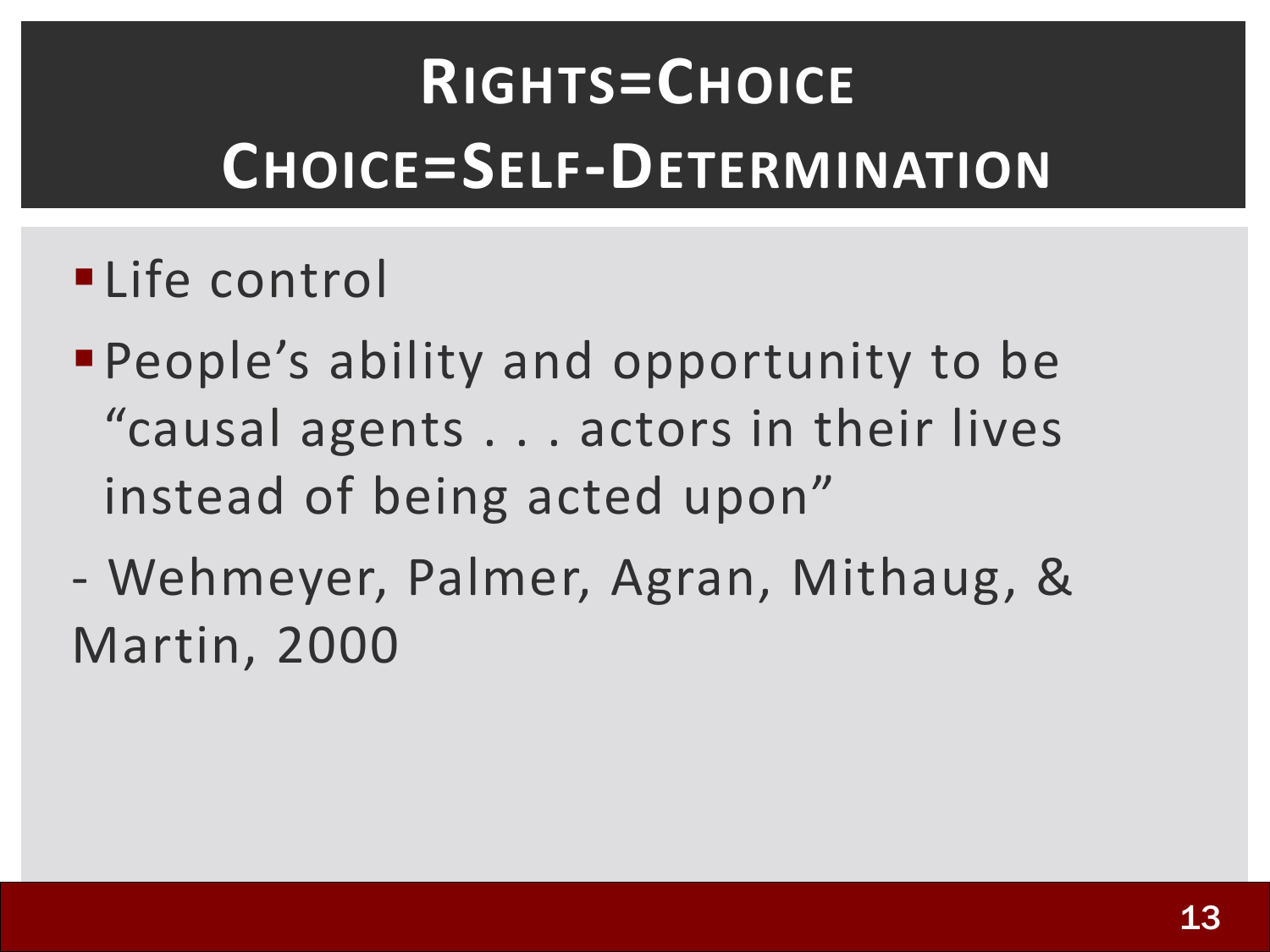#### **BENEFITS OF SELF-DETERMINATION**

People with greater self determination are:

- **E**Healthier
- More independent
- ▪More well-adjusted
- **Better able to recognize and resist abuse**

- Khemka, Hickson, & Reynolds, 2005; O'Connor & Vallerand, 1994; Wehmeyer & Schwartz, 1998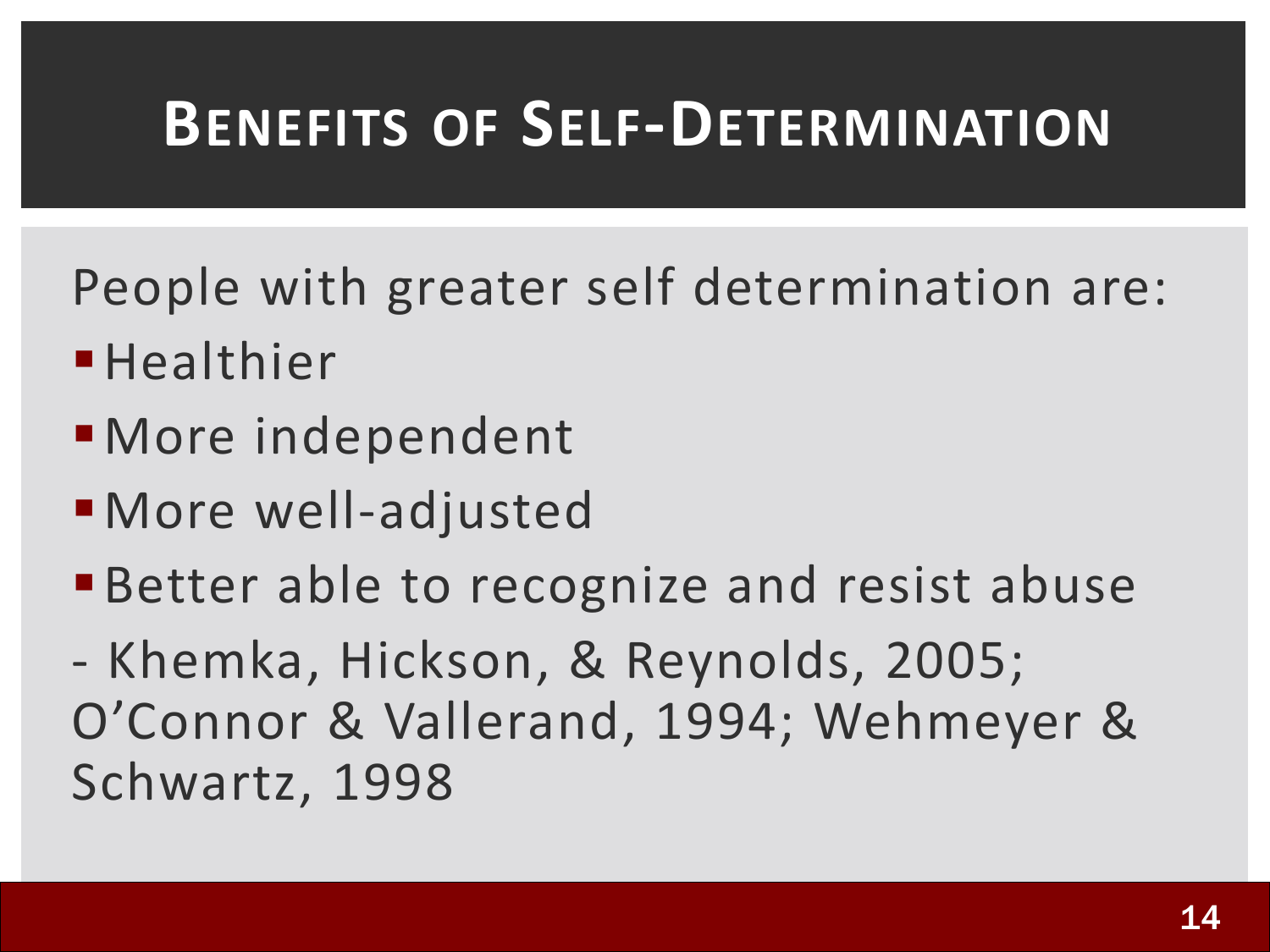### **AND**

People with Intellectual and Developmental Disabilities who do **NOT** have a guardian are more likely to:

- ■Have a paid job
- **ELive independently**
- ■Have friends other than staff or family
- **Go on dates and socialize in the community**
- **Practice the Religion of their choice**

2013-2014 2017-2018

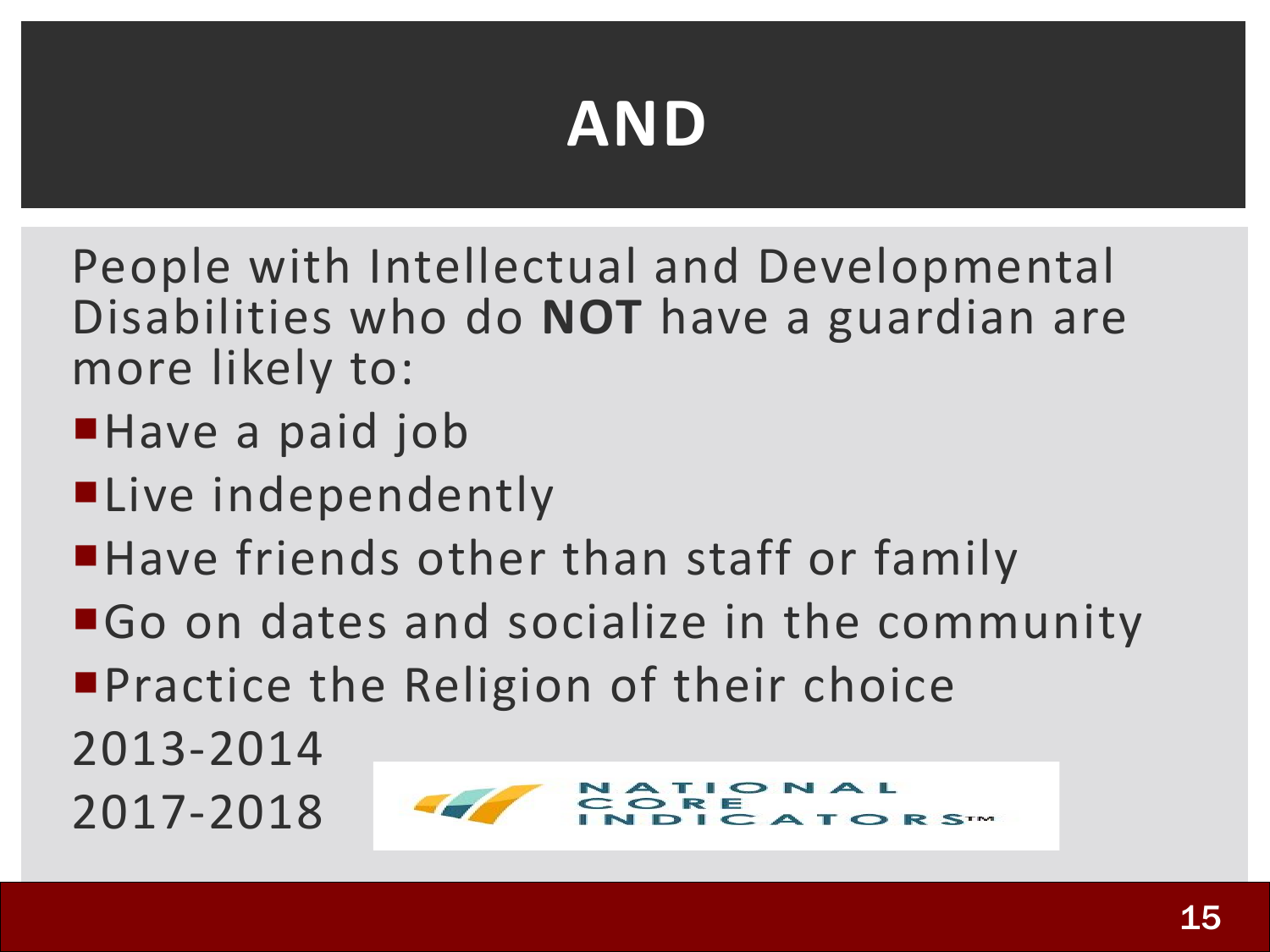#### **AND**

Women with intellectual disabilities exercising more self-determination are **less likely to be abused**

- Khemka, Hickson, and Reynolds, 2005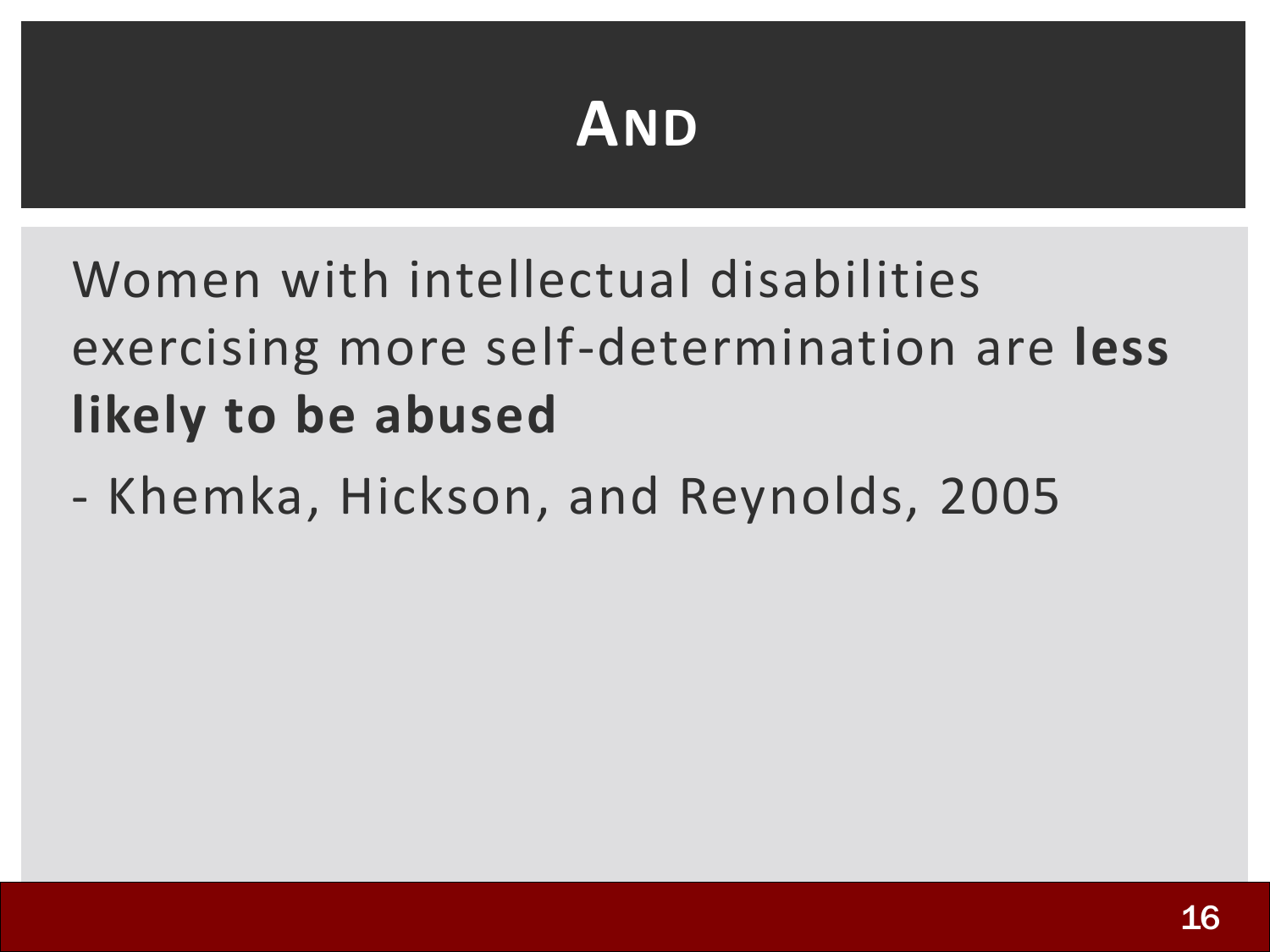#### **WHERE DO WE GO FROM HERE?**

#### What we Need:

- A way to ensure that people with disabilities are able to understand and exercise their rights and choices in the criminal justice and civil systems
- A way to ensure that people with disabilities have enhanced selfdetermination and life outcomes, reduce recidivism, and minimize victimization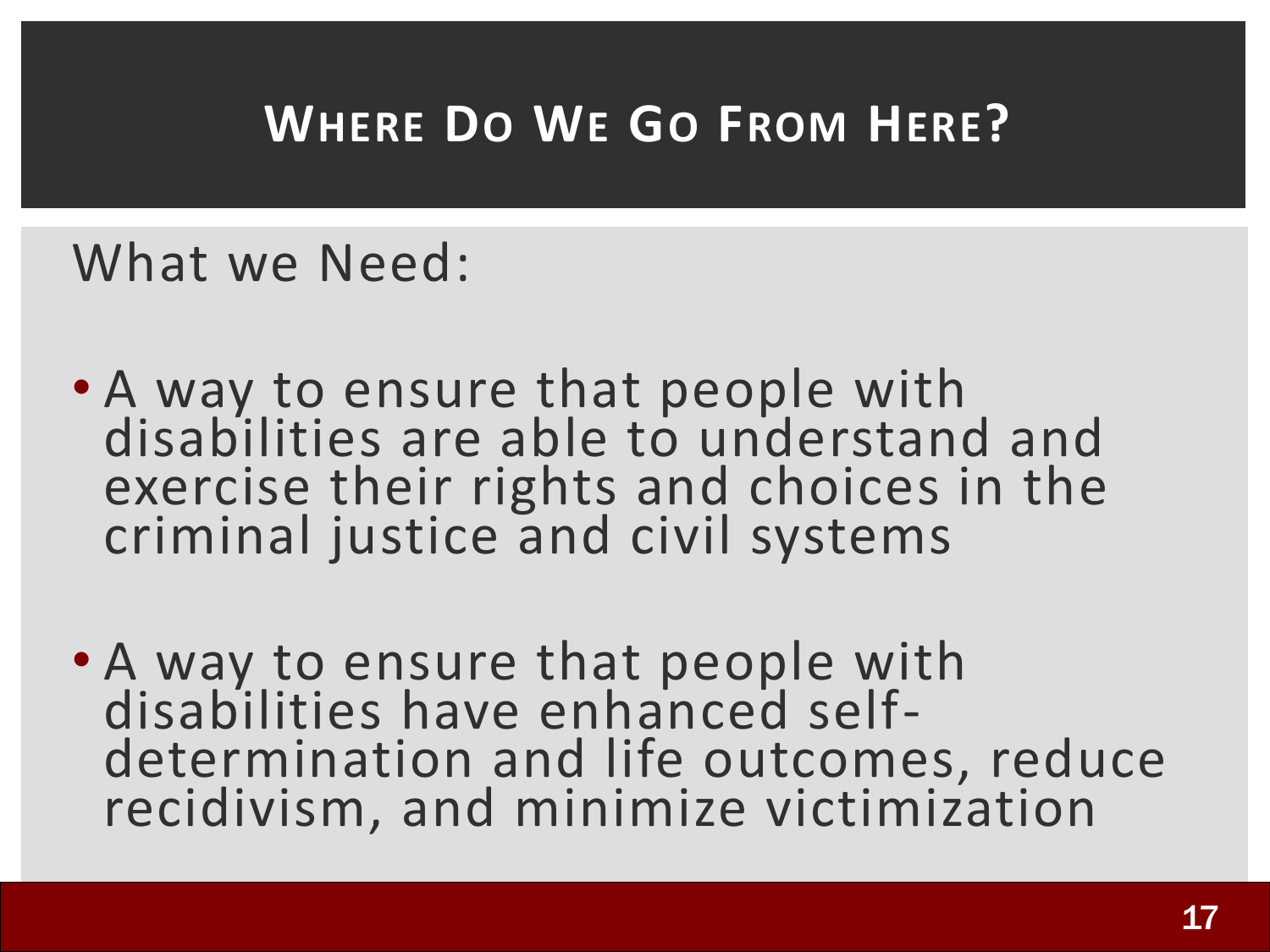# **A WAY FORWARD: SUPPORTED DECISION-MAKING**

- "[P]eople with disabilities use friends, family members, and professionals to help them understand the situations and choices they face, so they may make their own decisions."
- Blanck & Martinis, 2015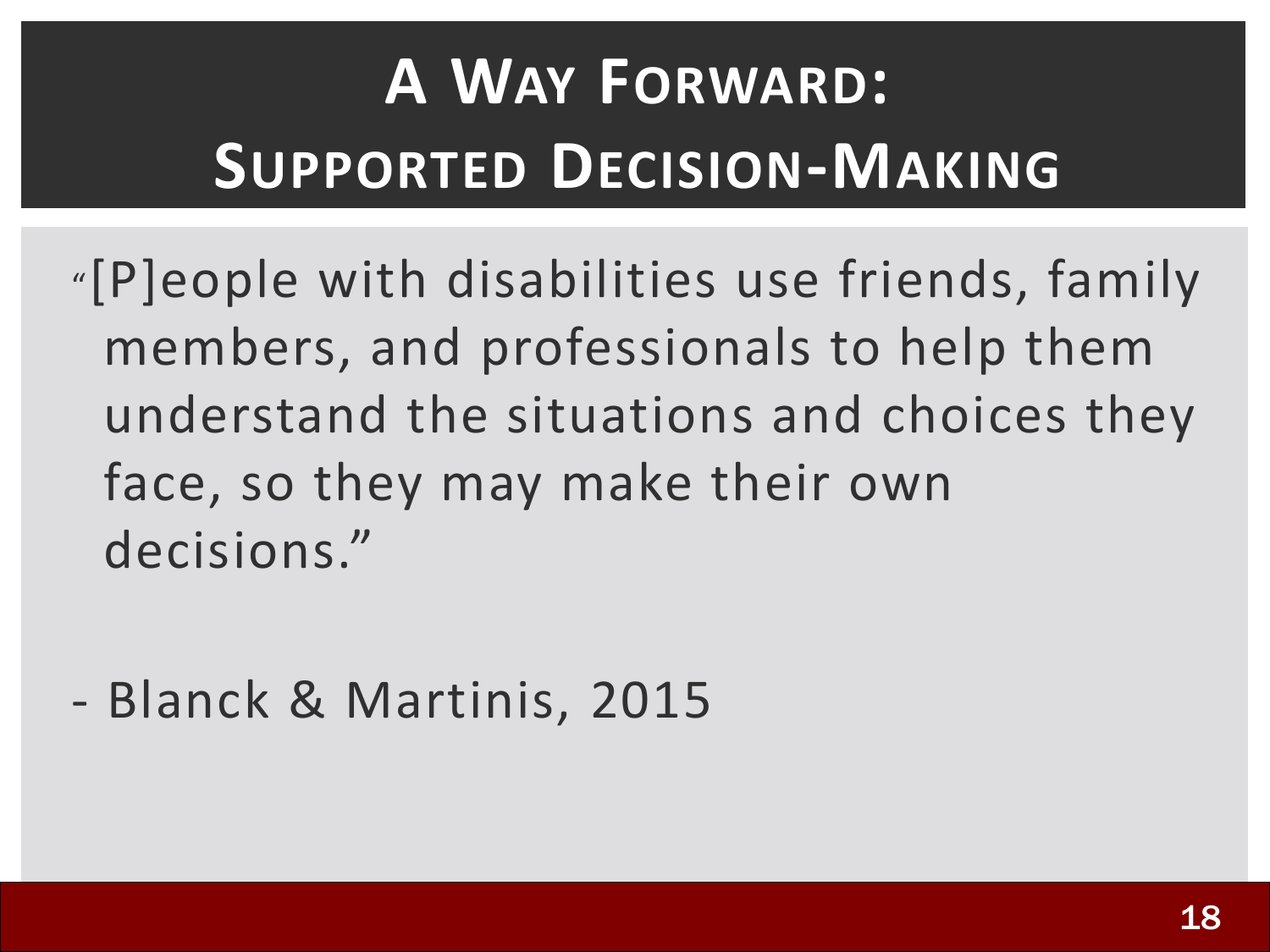### **THINK ABOUT IT**

- How do you make decisions? What do you do if you're not familiar with the issue?
- ■Taxes?
- Medical Care?
- ■Auto Repairs?

# **What Do You Do?**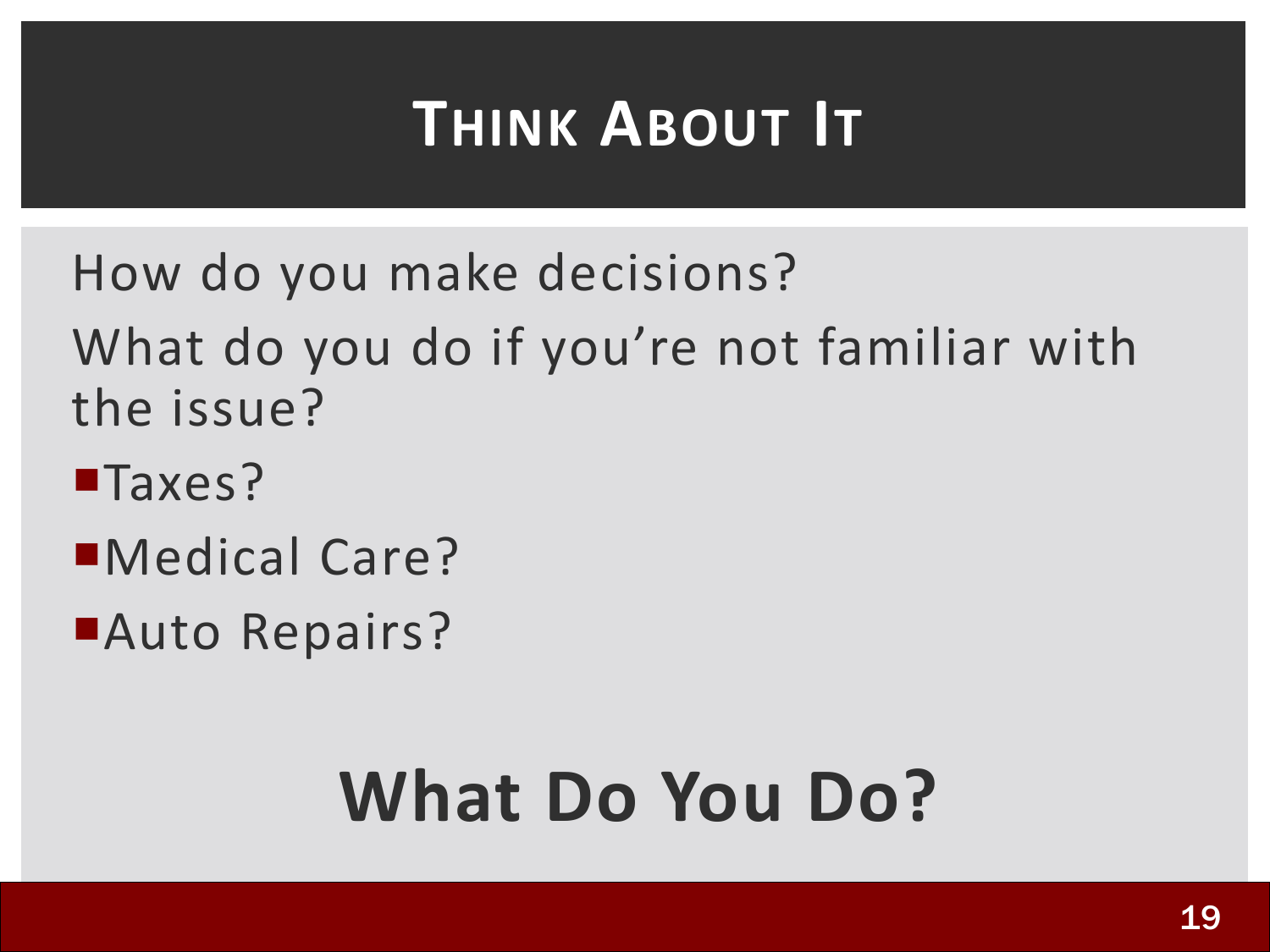# **SO, SUPPORTED DECISION-MAKING IS A LOT OF WORDS FOR**

# Getting help when its needed

# **Just like you and me**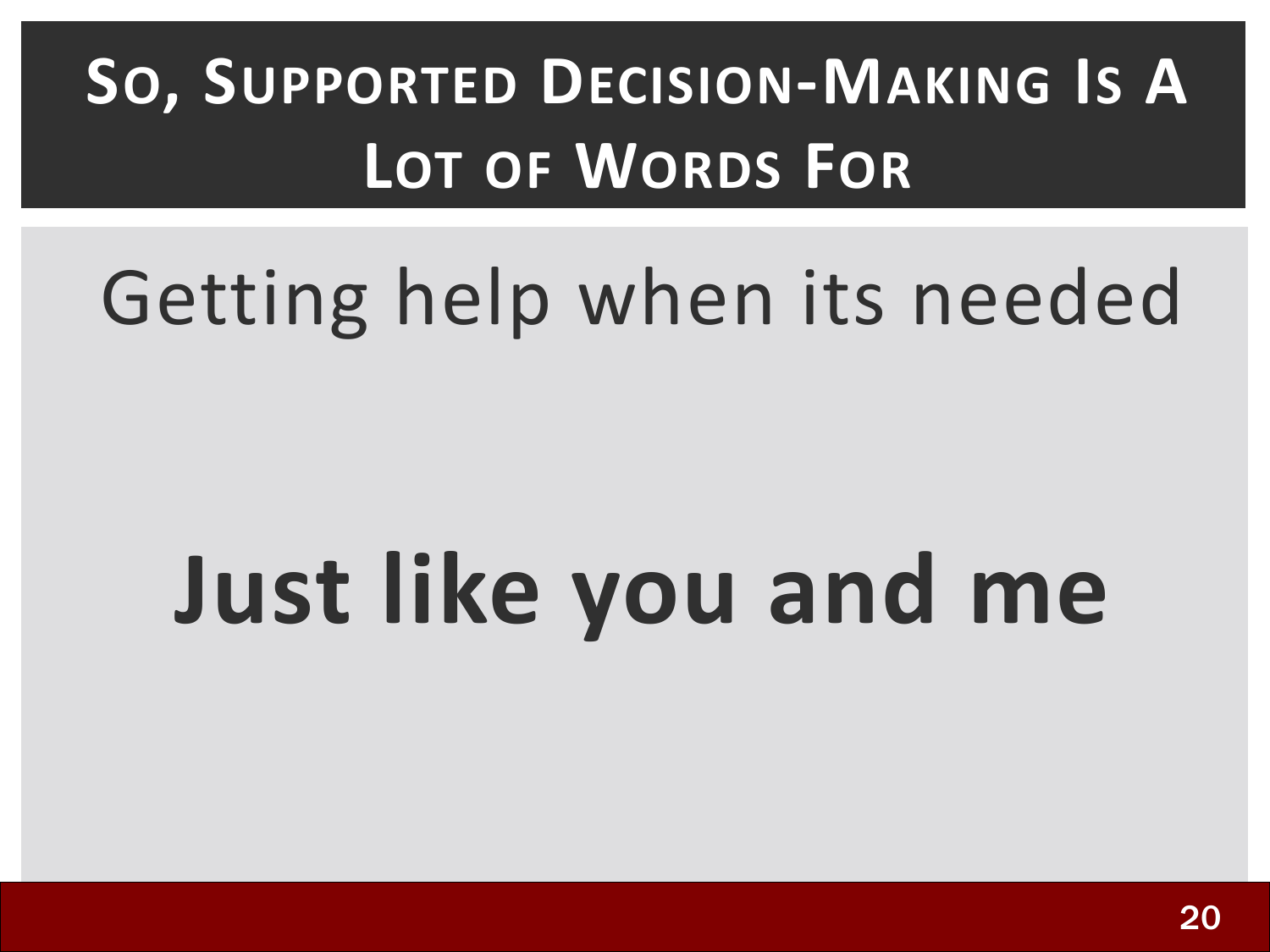#### **WHERE DO WE GO FROM HERE? THINK ABOUT "CAPACITY"**

- People may have "capacity" to make some decisions but not others.
- Or be able to "manage" affairs some times but not others.
- Or be unable to "govern" themselves unless they get help understanding the situations they face.
- E.g. Salzman, 2010 **Capacity to take medicine is NOT the same as capacity to prescribe it**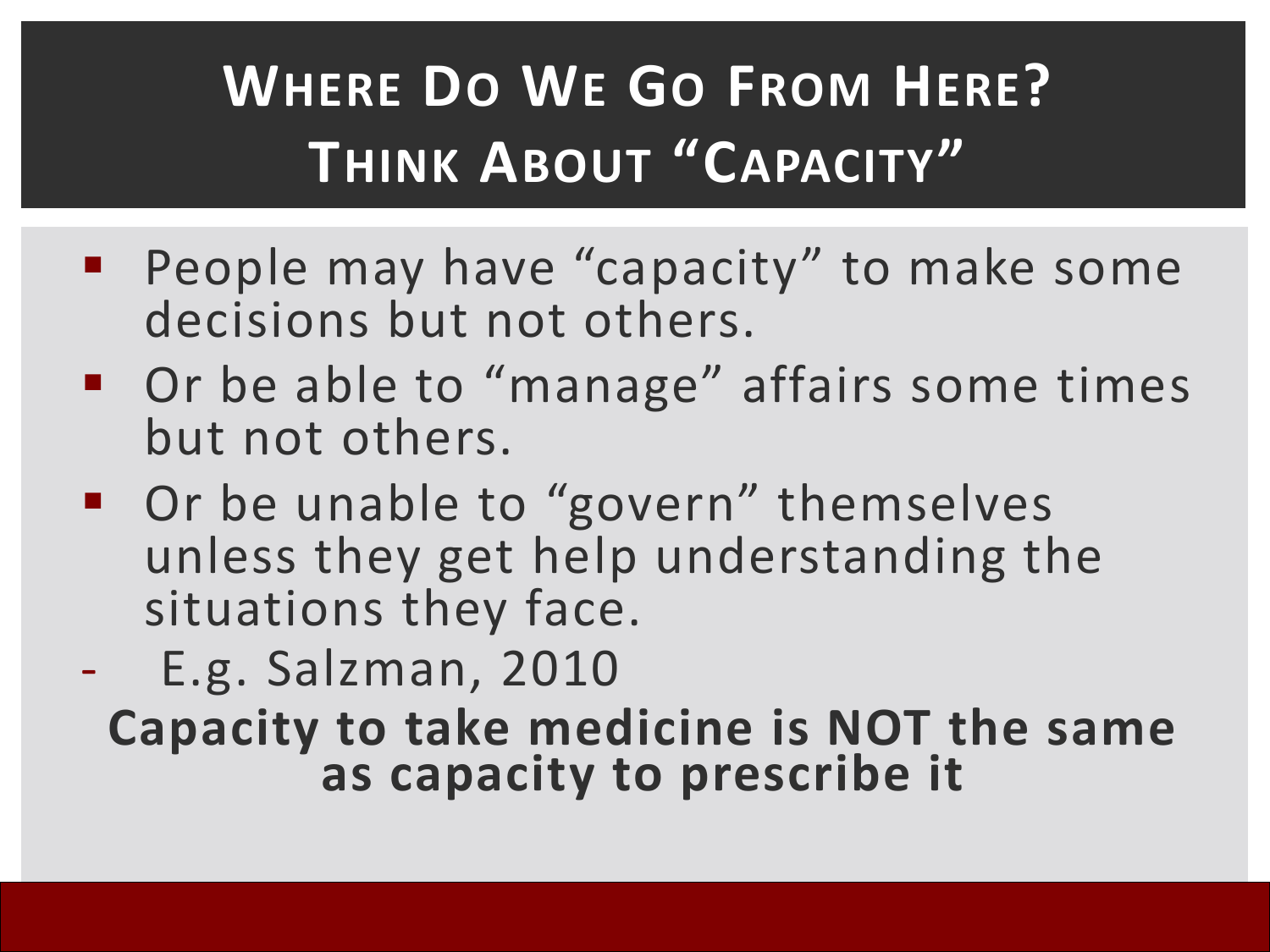### **SUPPORTED DECISION-MAKING CAN ADDRESS LIMITATIONS IN DECISION-MAKING**

- Supported Decision-Making can help people:
- **Understand information, issues, and choices;**
- Focus attention in decision-making;
- Weigh options;
- **Ensure that decisions are based on their own** preferences
- ■Interpret and/or communicate decisions to other parties.
- Salzman, 2011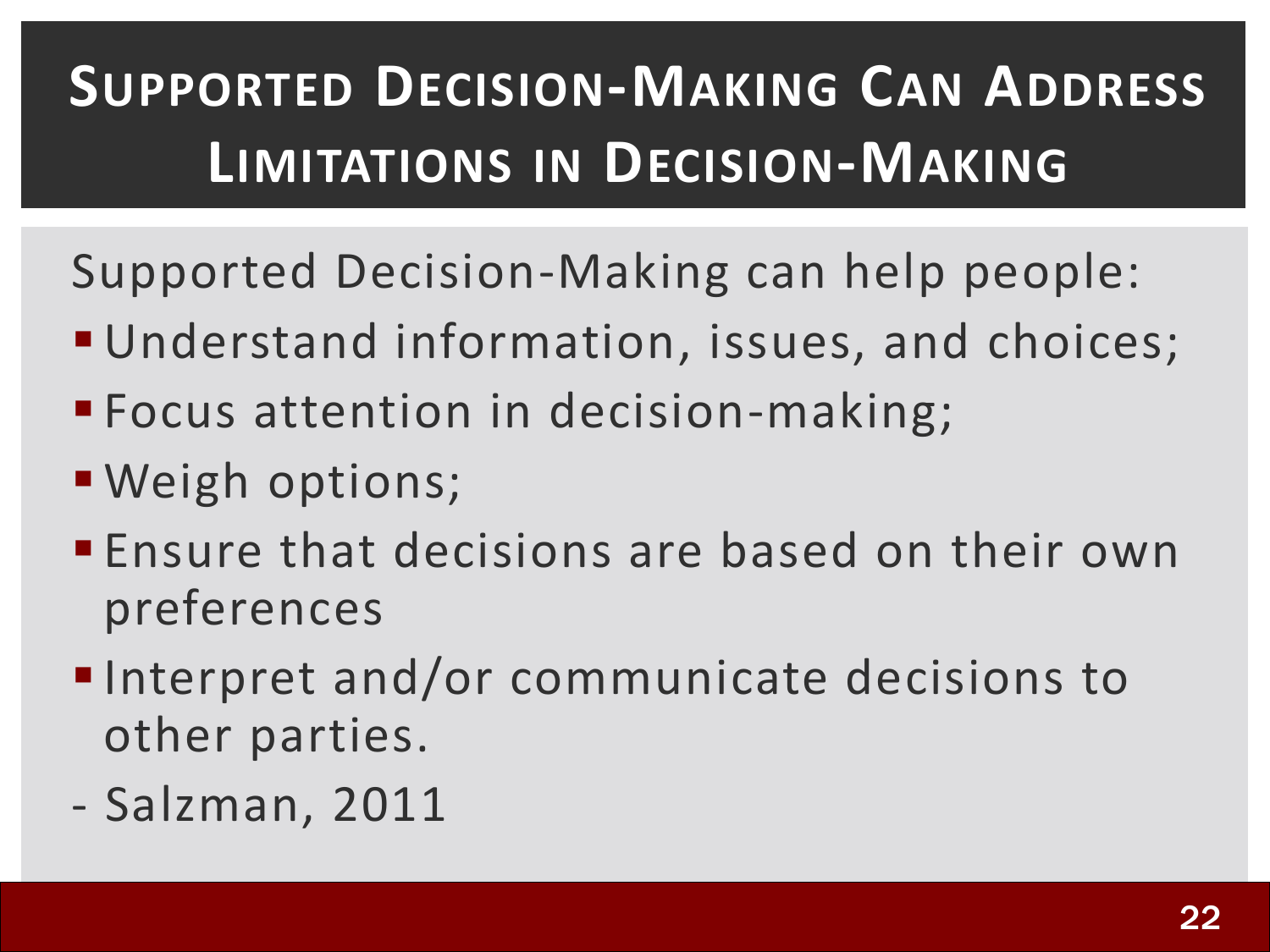### **IT'S A PARADIGM, NOT A PROCESS**

- There is no "one size fits all" method of Supported Decision-Making.
- Can include, as appropriate
- ■Informal support
- Written agreements, like Powers of Attorney, identifying the support needed and who will give it
- ■Formal Micro-Boards and Circles of Support
- Martinis, Blanck, and Gonzalez, 2015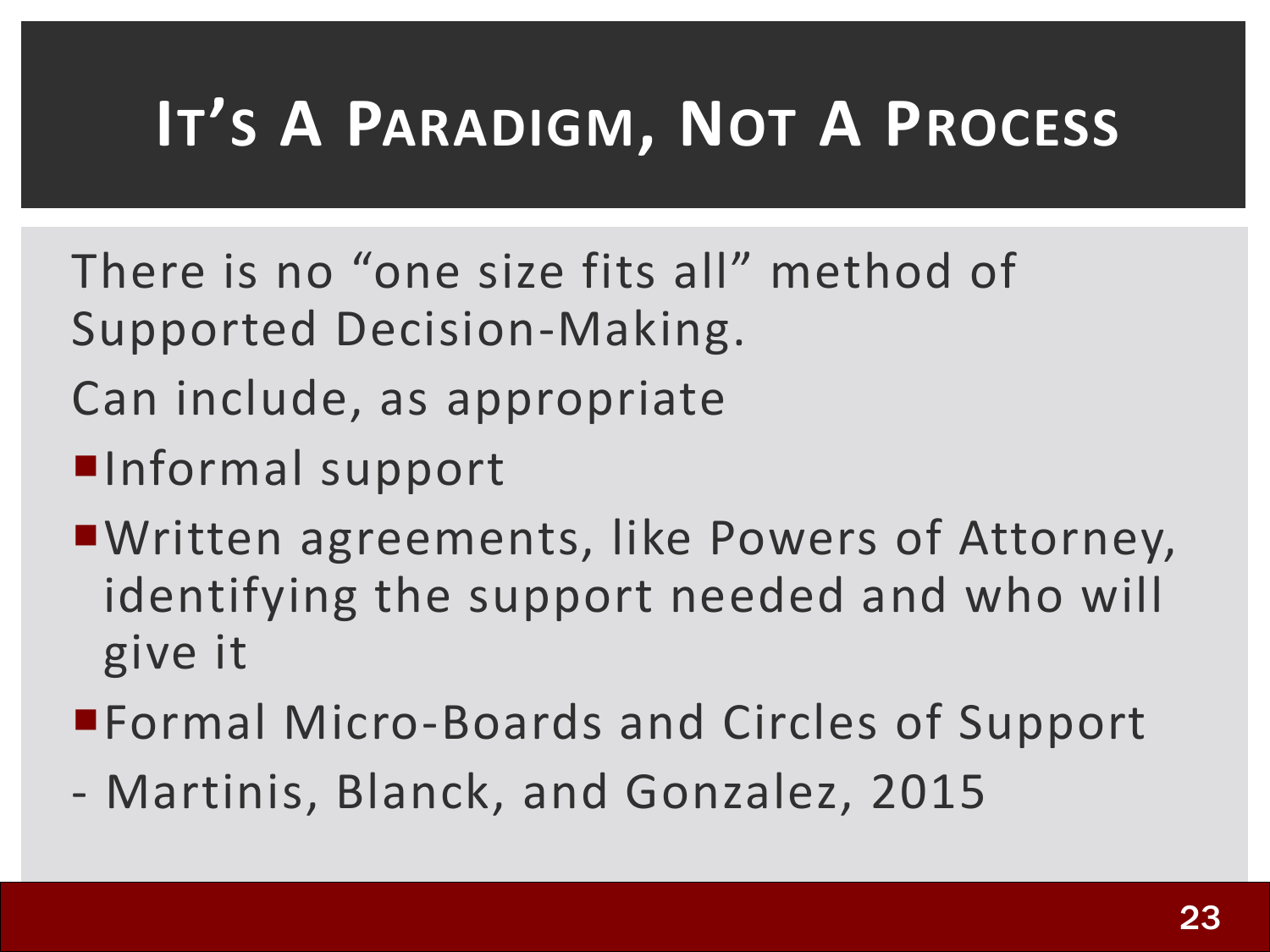# **SUPPORTED DECISION-MAKING AND SELF DETERMINATION**

"Supported Decision-Making has the potential to increase the selfdetermination of older adults and people with disabilities, encouraging and empowering them to reap the benefits from increased life control, independence, employment, and community integration"

- Blanck & Martinis, 2015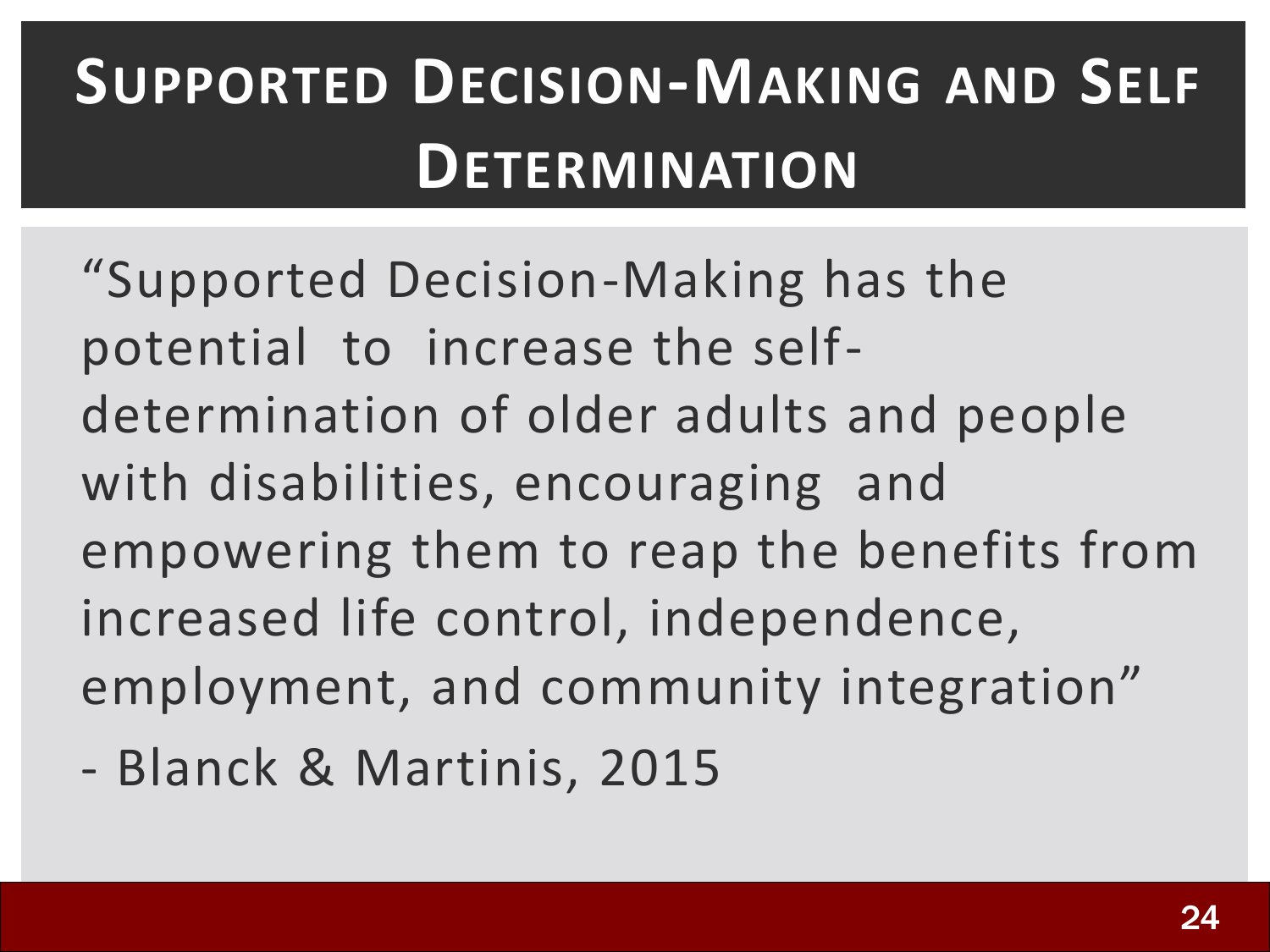#### **RESEARCH**

In a study, young adults who used Supported Decision-Making showed:

- **Increased independence, confidence, and** decision-making abilities
- ■Made better decisions
- ■Had enhanced quality of life
- Martinis & Beadnell, 2021

<http://supporteddecisionmaking.org/node/488>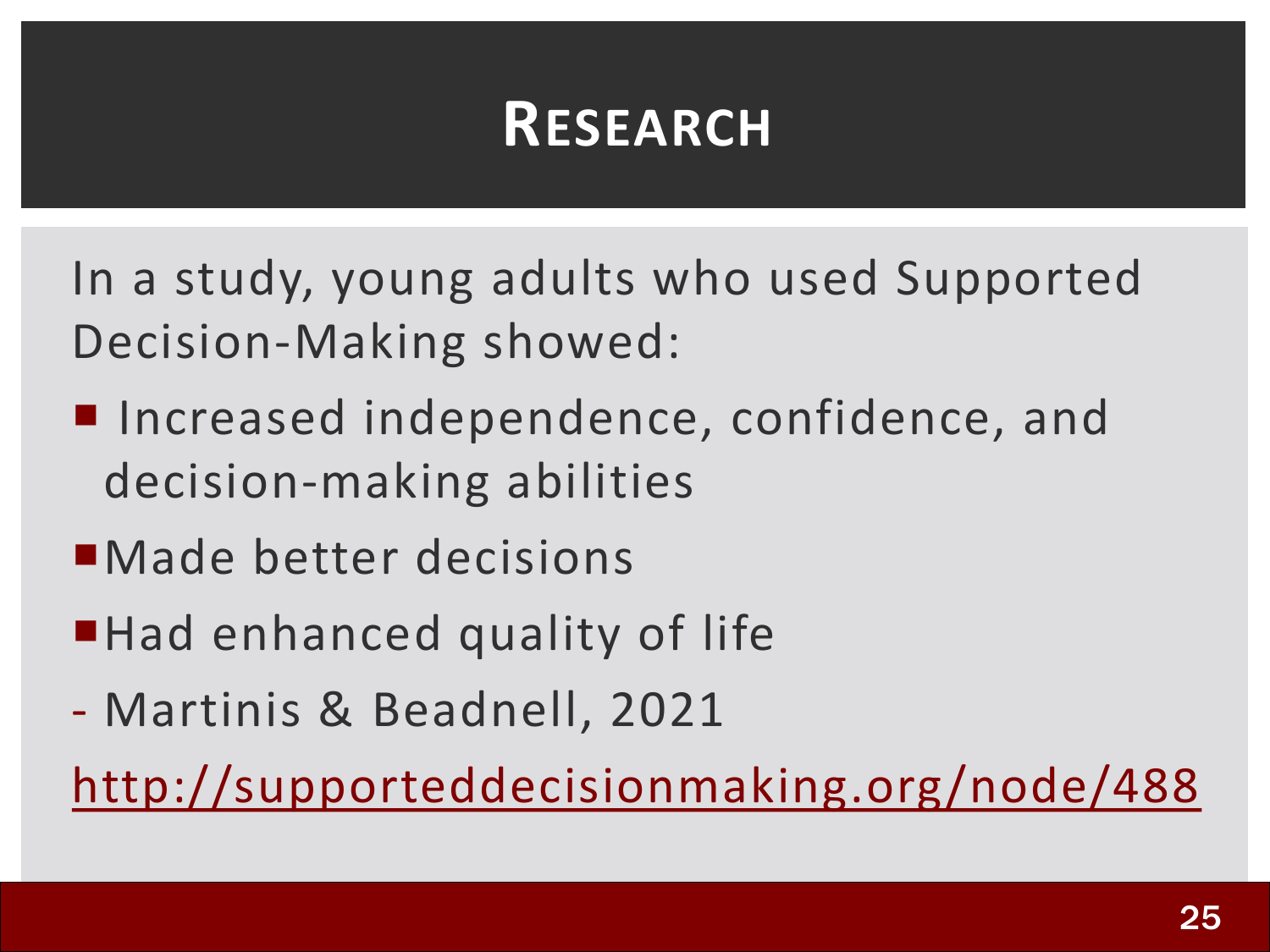# **LAWYERS: YOU'RE ALREADY DOING IT, OR SHOULD BE**

When a client's capacity to make adequately considered decisions in connection with a representation is diminished, whether because of minority, mental impairment or for some other reason, the lawyer shall, as far as reasonably possible, **maintain a normal client-lawyer relationship with the client.**

**VA State Bar Ethical Rule 1.14**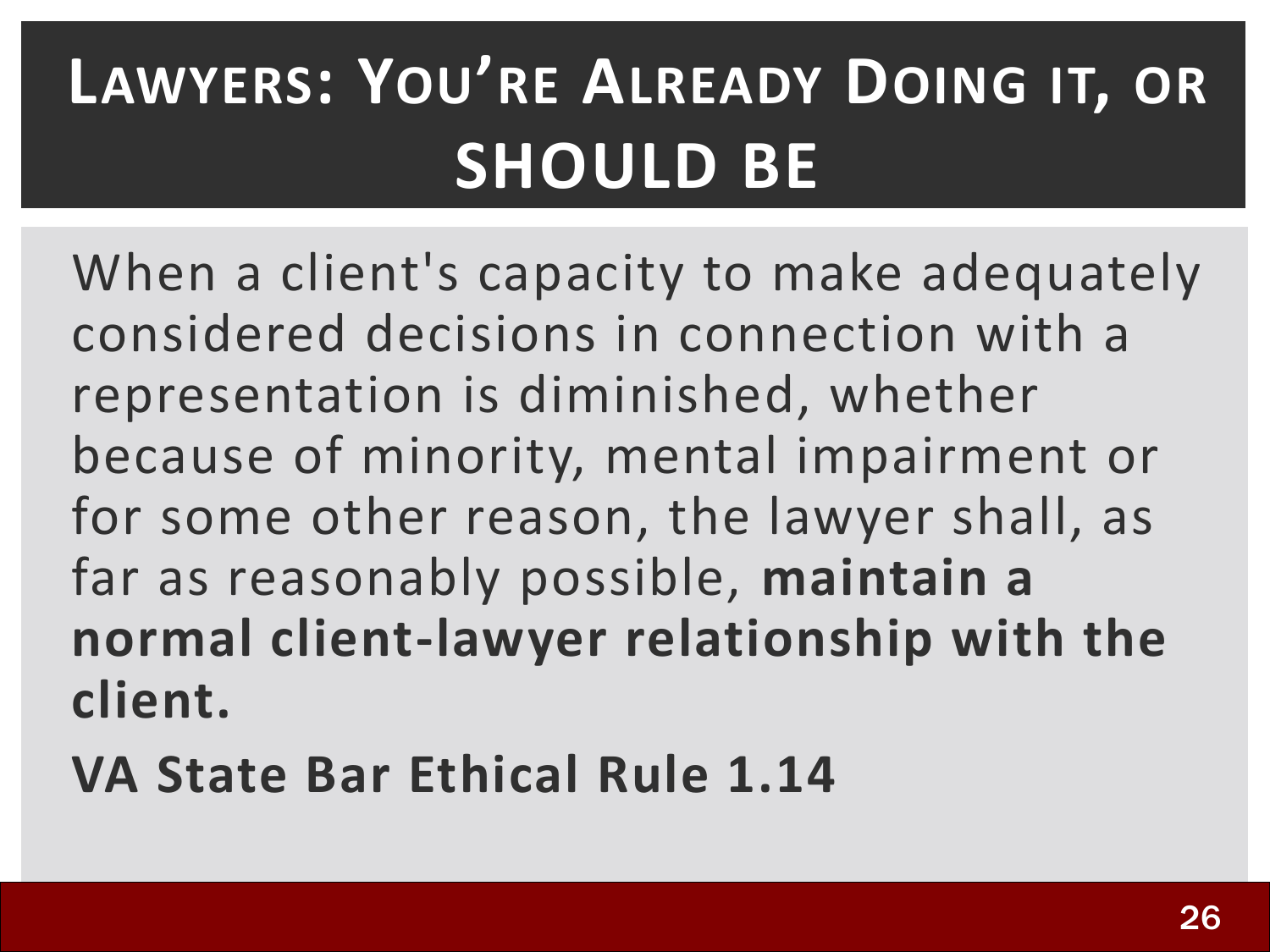#### **COMMENT TO RULE 1.14**

The normal client-lawyer relationship is based on the assumption that the client, when properly advised and assisted, is capable of making decisions about important matters. . . . [A] client with diminished capacities often has the ability to understand, deliberate upon, and reach conclusions about matters affecting the client's own well-being.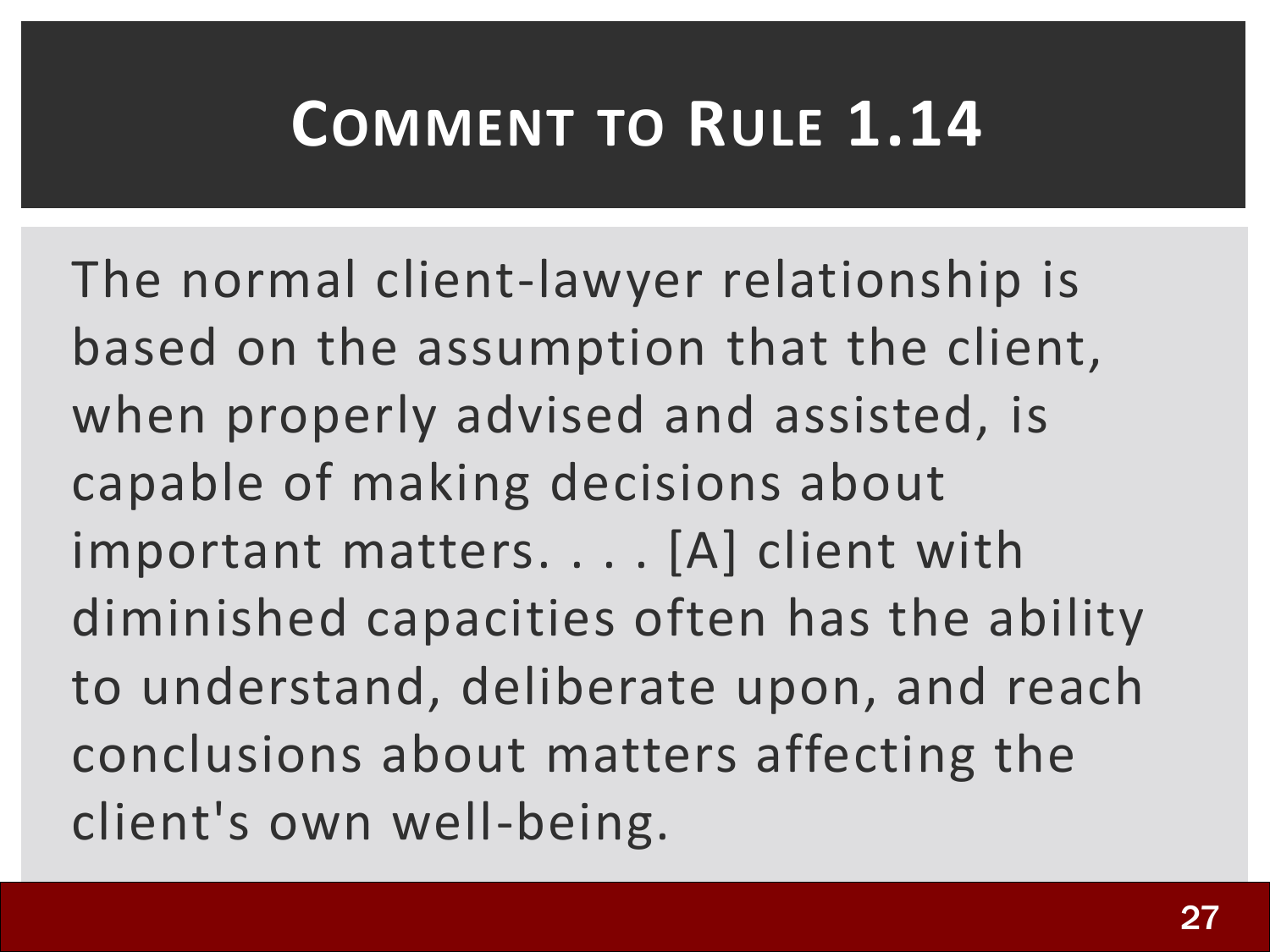## **SUPPORTED DECISION-MAKING IN PRACTICE**

- **Providing access to a "supporter"** friend, family member, or professional – to help the person understand and make choices
- Offering "plain language" material and asking questions to make sure its understood
- **Offering extra time for a person to review** documents or material or offering to give them a chance to review with a supporter to ensure that agreements are "knowing" or "voluntary"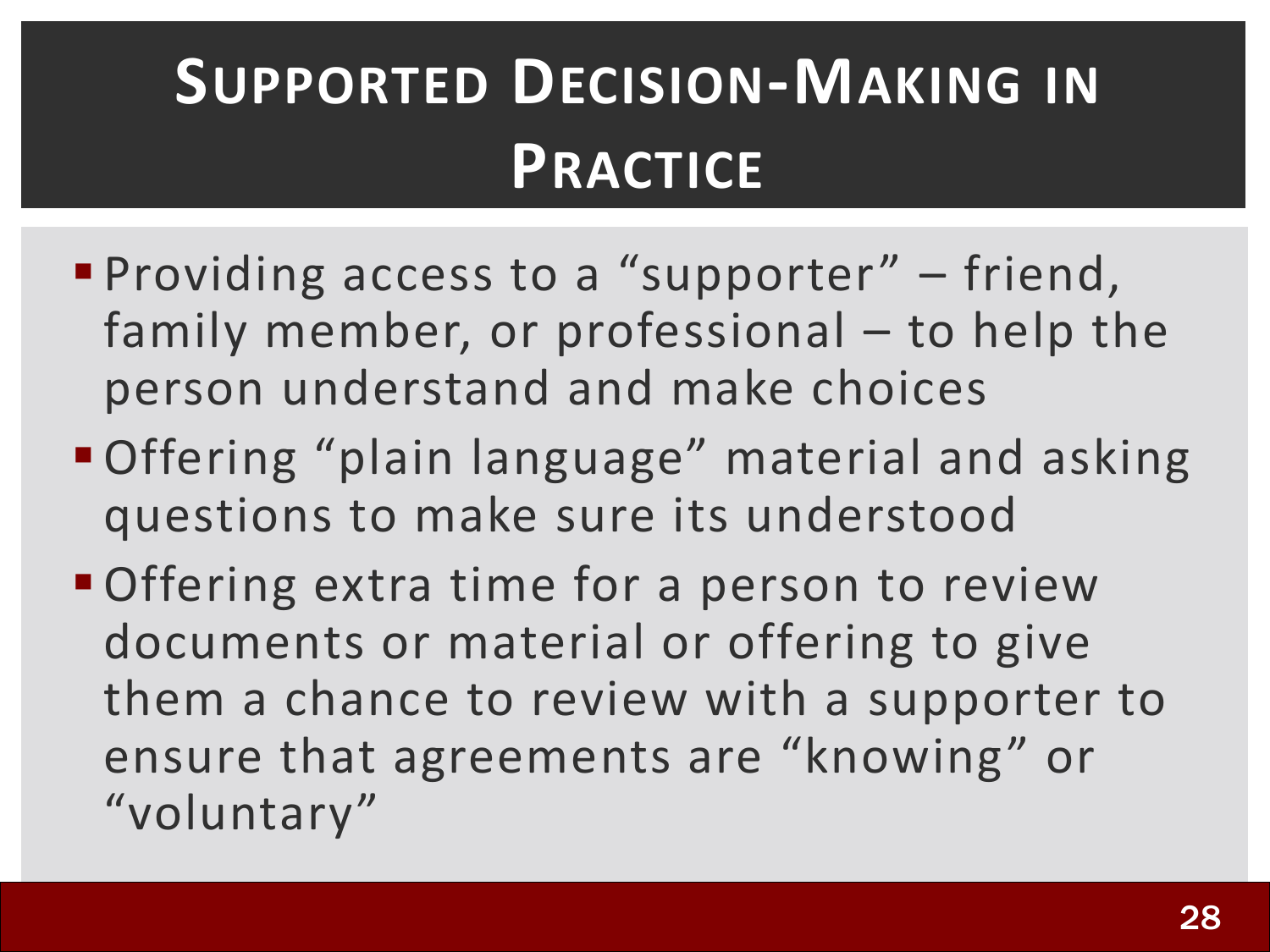#### **IT CAN HAPPEN**



Jenny Hatch and her attorney celebrate after the court victory. (TWP)

#### 'I'm so happy to go home today'

**Theresa Vargas** 

Jenny Hatch, a 29-year-old-woman with Down syndrome, can live the life she wants after a judge rules she can reside with friends.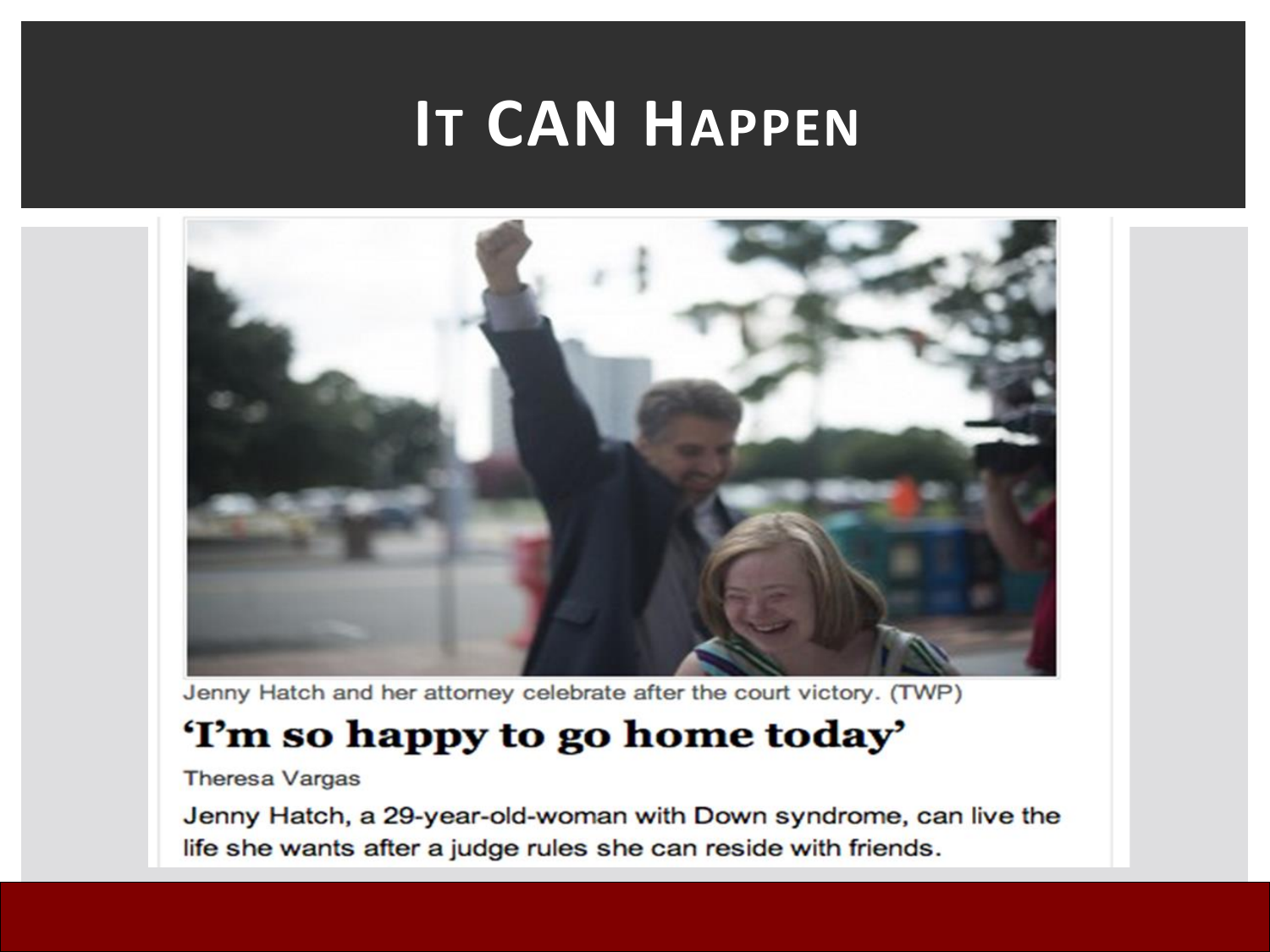#### **IT DOES HAPPEN**

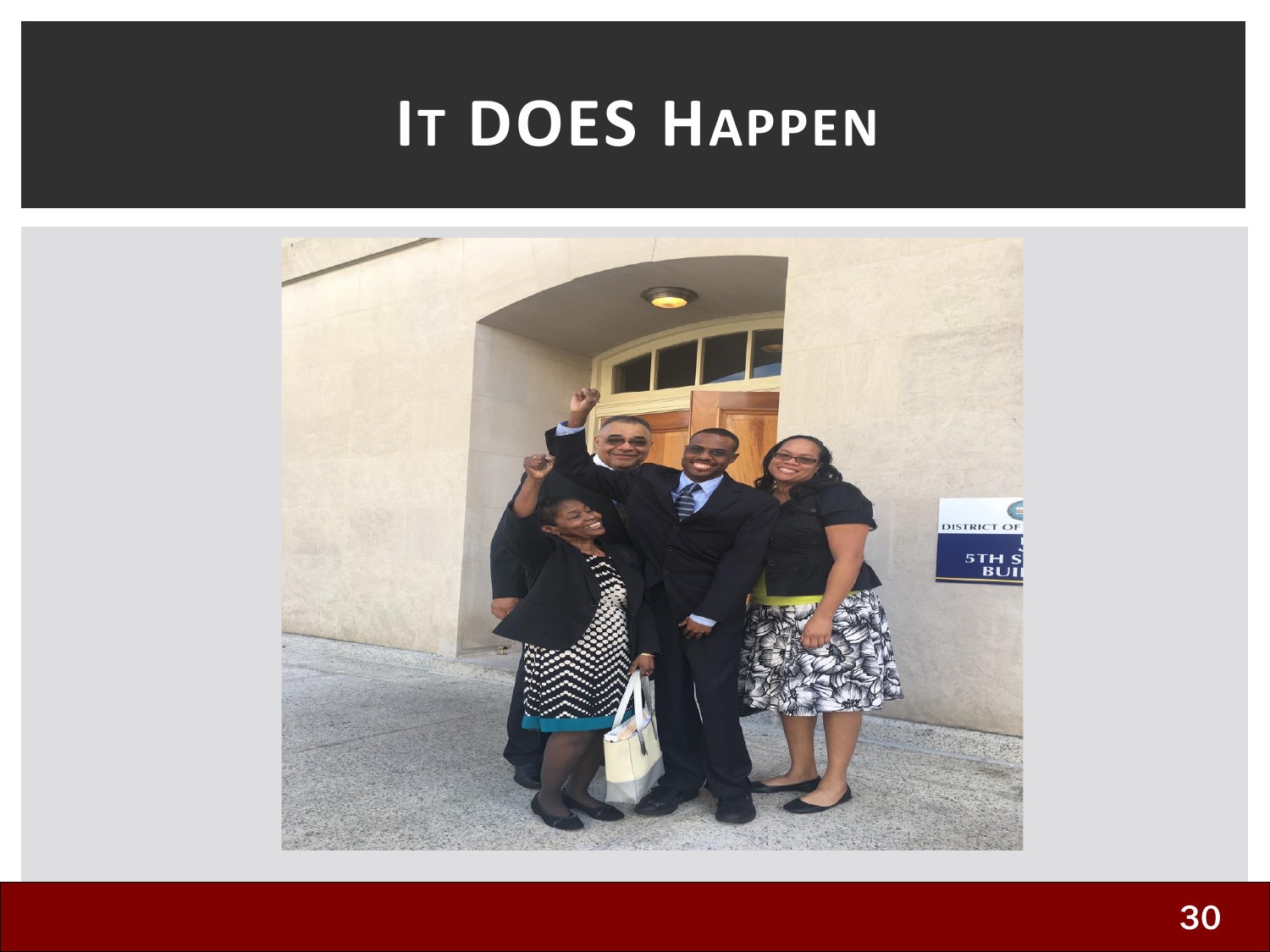#### **IT KEEPS HAPPENING**

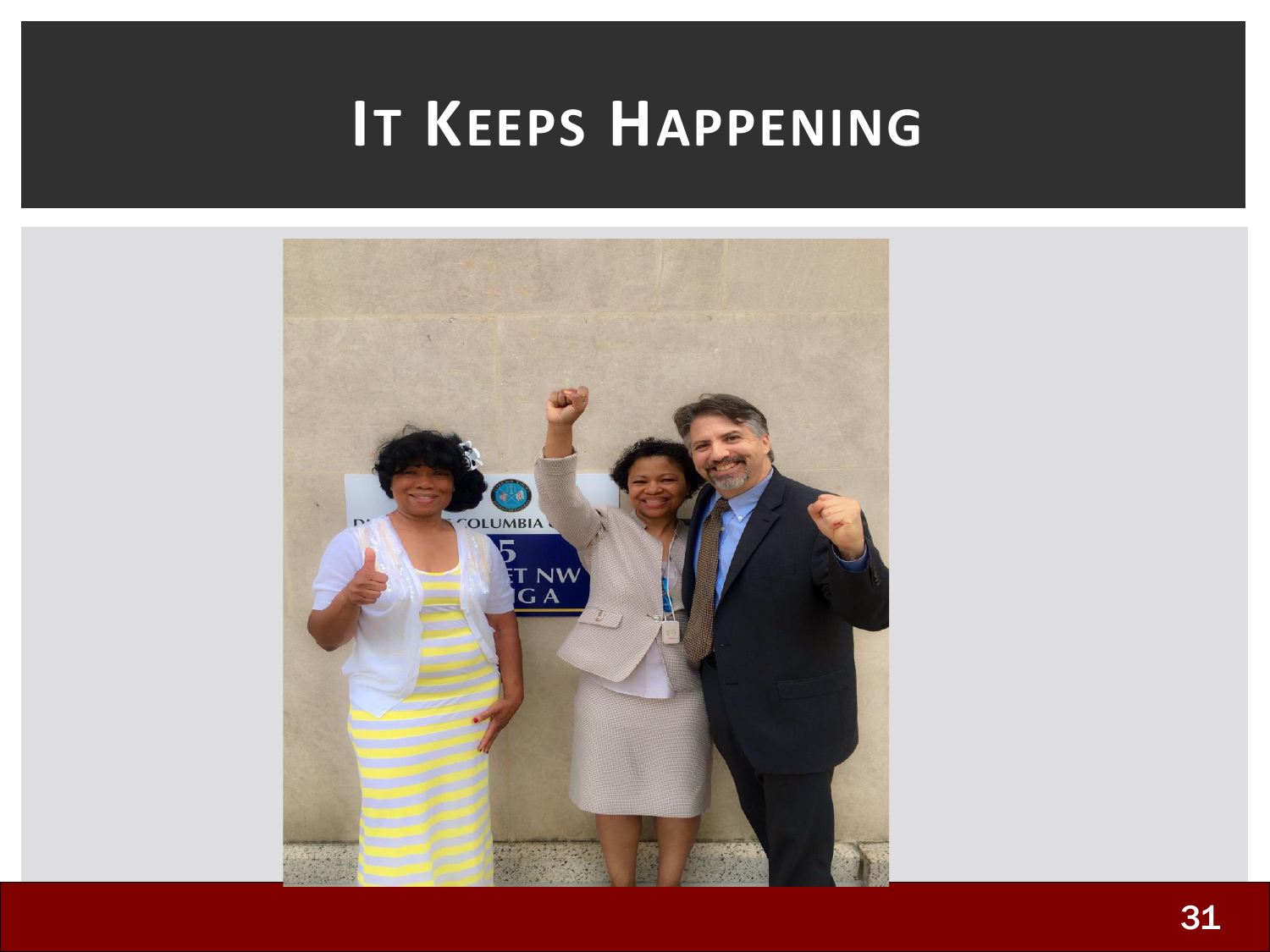#### **IT WILL KEEP HAPPENING**

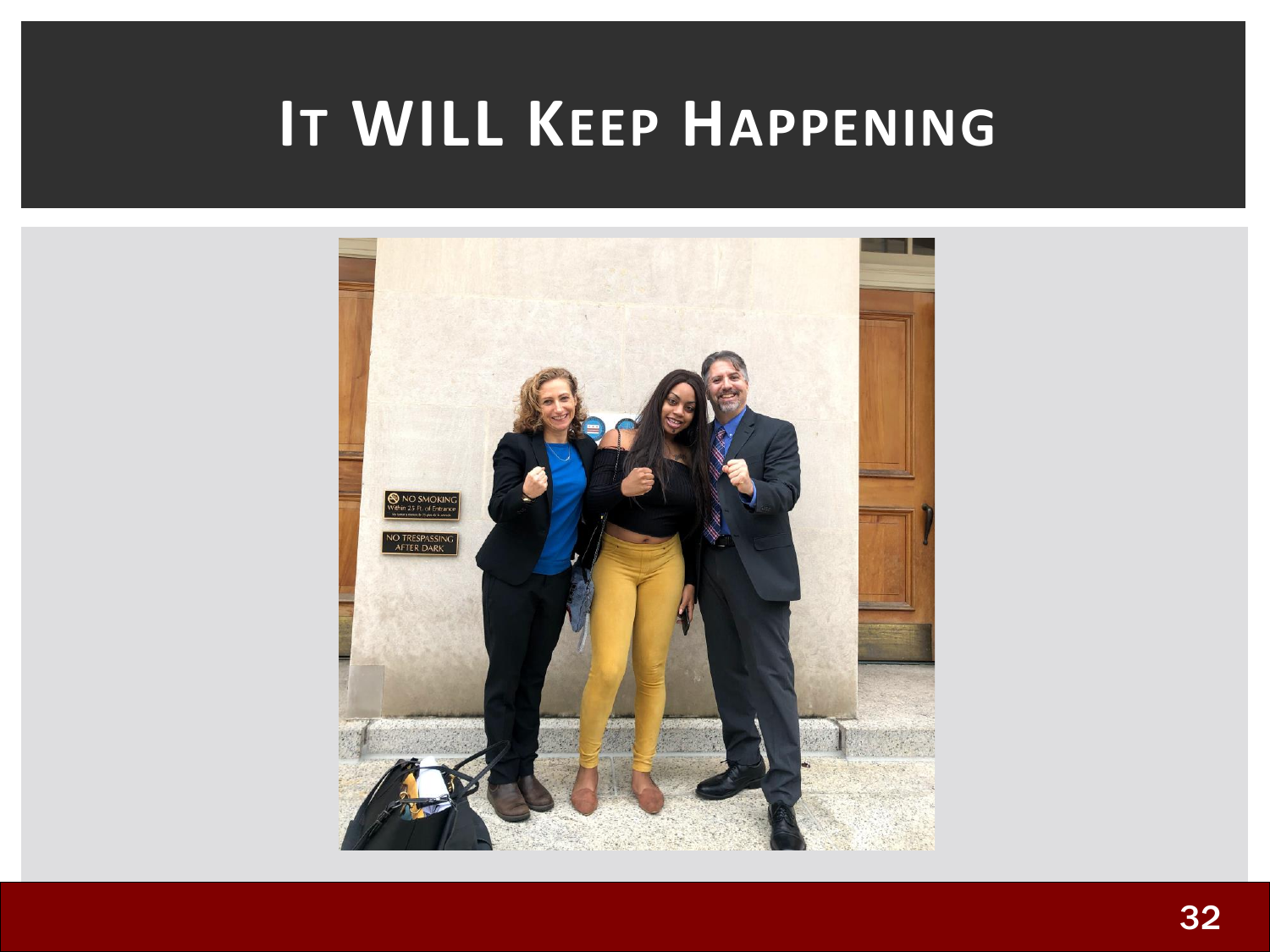# **CHANGE THE CULTURE, CHANGE THE WORLD!**

With Supported Decision-Making, older adults and people with disabilities "will have the same opportunities for success and security as their nondisabled peers. If we change the culture, we will change the world!"

Gustin & Martinis, 2016